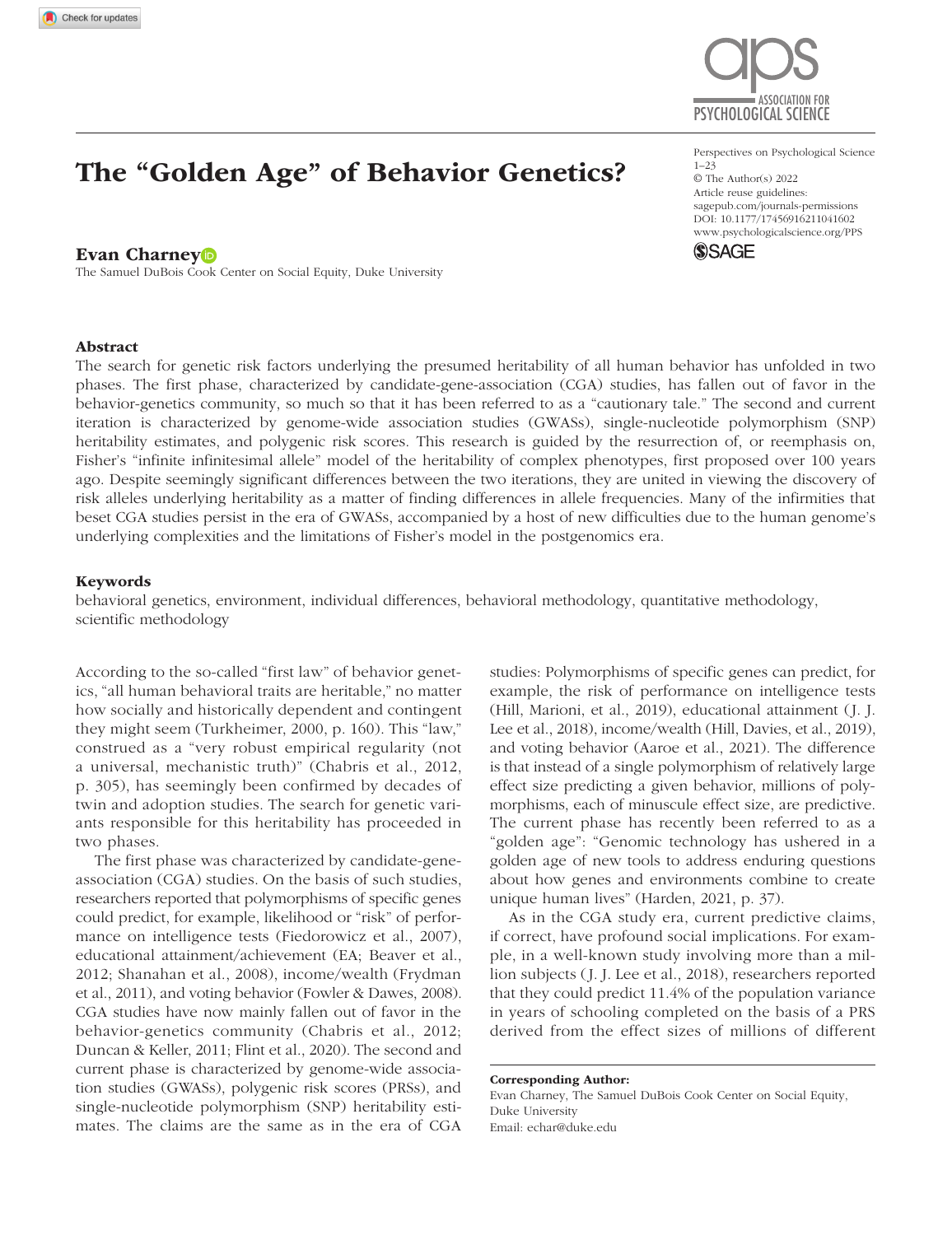alleles. According to Plomin and von Stumm (2018), direct-to-consumer PRSs will be used to predict people's genetic propensity to learn, reason, and solve problems. According to Dunkel et al. (2019), Jews have higher PRSs for general intelligence than Catholics and Lutherans. And according to Piffer (2019), PRSs predict supposed population-based differences in IQ.

In a blunt assessment of CGA studies, Keller commented, "This should be a real cautionary tale. How on Earth could we have spent 20 years and hundreds of millions of dollars studying pure noise?" (as quoted in Yong, 2019, para. 6). The rise of the new golden age from the ashes of CGA studies has occurred at a precipitous rate. Have the lessons of the "cautionary tale" been taken to heart? To a large extent, they have not. Some of the same problems that beset CGA studies have reappeared in new forms, together with a host of new difficulties related to new methods, new sources of data, and a unique focal point (sizable segments of the human genome, as opposed to individual genes).

## CGA Studies

### *Basics*

When variant forms of corresponding DNA sequences occur in more than 1% of a population, they are considered "common" in that population and are called polymorphisms (the expressions *allele* and *polymorphism* are used interchangeably). The search for the genetic basis of heritability, or genetic risk factors, is a search for differences in allele frequencies between case subjects and control subjects with dichotomous traits, or between those with different trait values in a quantitative trait (for the most part, for ease of exposition, attributes<sup>1</sup> are referred to as if they were dichotomous).

Before the dramatic advances in technology and reductions in cost that now enable the sequencing of millions of base pairs of the genomes of millions of individuals, the hunt for genetic variants focused on a small number of previously identified polymorphisms of a small number of genes. The most widely studied of these genes (about four or five) are involved in regulating a class of neurotransmitters known as monoamines and have long been the target of various neuropsychiatric medications. Polymorphisms of these genes were associated with differences in such things as transcriptional and translational efficiency. For example, researchers classified polymorphisms of the *MAOA* gene as having high (H) or low (L) transcriptional efficiency and correlated these polymorphisms with various behaviors via CGA studies (Caspi et al., 2002; Sabol et al., 1998). A standard CGA study is hypothesis-driven; that is, researchers propose, on the basis of the presumed biological effect of, for example, MAOA-H versus MAOA-L, that those with MAOA-L are more likely to engage in a given behavior and test this hypothesis using a data set composed of cases and controls. If either group exhibits a statistically significant difference in MAOA-L frequencies (in the direction indicated by the hypothesis), this is taken as evidence for the hypothesis.

In little more than a decade, researchers published thousands of studies reporting statistically significant correlations between the same polymorphisms of the same handful of genes and every conceivable behavior.2 And there was much speculation concerning the practical implications of these findings. For example, in a well-known study linking MAOA-L, childhood adversity, and risk of "antisocial" behavior, Caspi et al. noted that their findings could "inform the development of future pharmacological treatments" (2002, p. 853). Researchers suggested that early intervention services for families of MAOA-L children might be a means to reduce violent crime (Brooks-Crozier, 2011; Muller-Spahn, 2008). Legal scholars and courts debated whether MAOA-L could be a defense in a criminal trial (Denno, 2011), and medical ethicists suggested that we might have a moral obligation to avoid having children with the MAOA-L genotype (Savulescu, 2014).

Despite such hype, from their inception, CGA studies were plagued by persistent failures of replication (Charney & English, 2012). In 2012, the editor of *Behavior Genetics*, the premier behavior-genetics publication, noted, in setting forth strict criteria for the publication of CGA studies:

The literature on candidate gene associations is full of reports that have not stood up to rigorous replication [and] as a result, the psychiatric and behavior genetics literature has become confusing, and it now seems likely that many of the published findings of the last decade are wrong or misleading and have not contributed to real advances in knowledge. (Hewitt, 2012, p. 1)

Eight years later, Flint et al. commented: "There are literally thousands of papers reporting the results of [CGA studies], but it's not too harsh to say simply that these studies have taught us nothing useful about the genetic basis of psychiatric disease" (2020, p. 60).

#### *Postmortem*

In postmortem analyses of CGA studies, researchers have focused on phenomena that could lead to Type I errors (i.e., false positives). Prominent among these are multiple hypothesis testing (or "P-hacking") and insufficient power.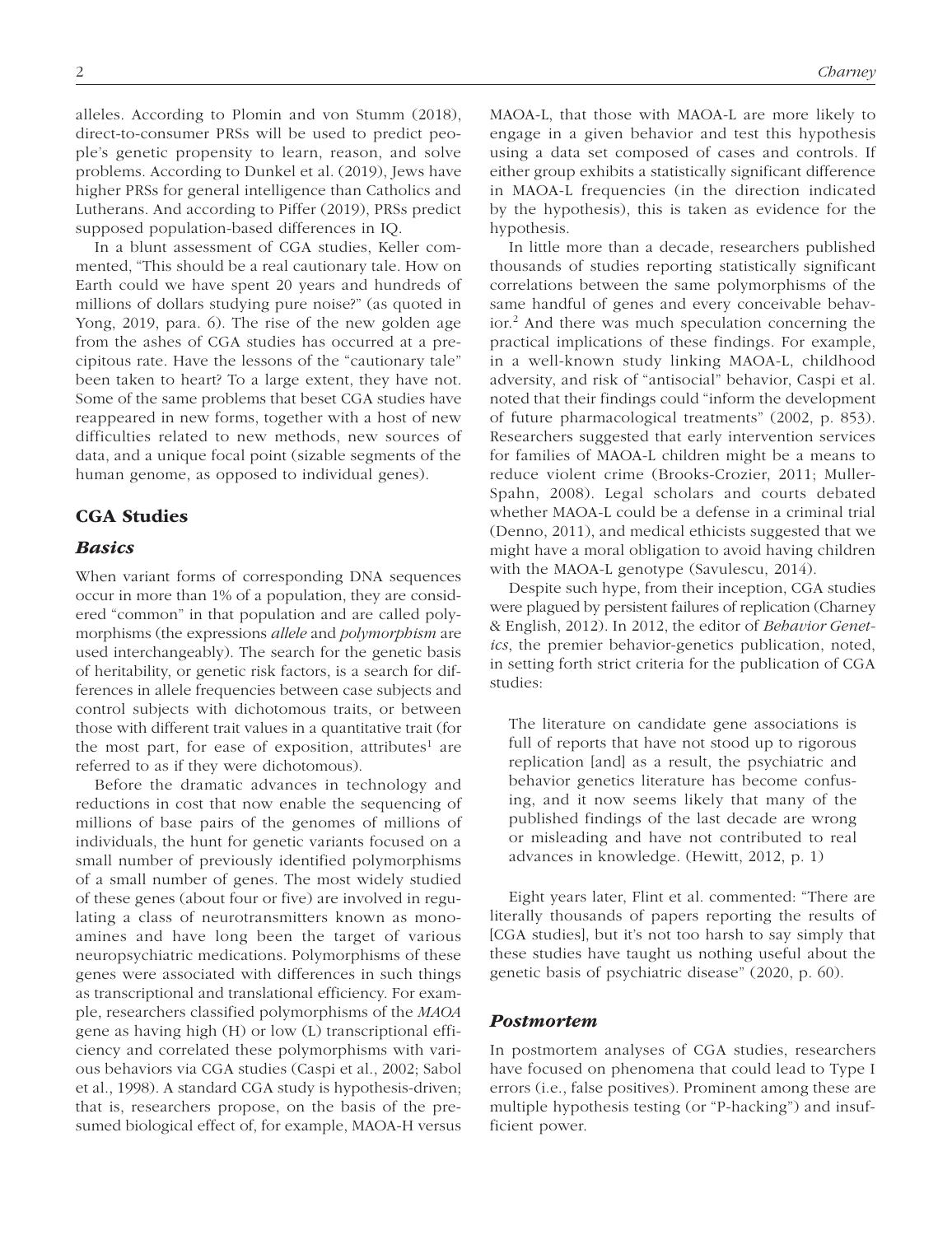*Multiple hypothesis testing.* Null-hypothesis-significance testing is the most widely used data-analysis method in scientific disciplines. For testing a single hypothesis, the commonly employed value is  $p \leq 0.05$ . When more than one test is run without any correction in the form of a more stringent (i.e., lower) *p*-value threshold, the overall type I error rate (i.e., false positives) is much greater than 5%. For example, if we were to compare the frequencies of the MAOA-L genotype of case and control subjects for 1,000 different behavioral traits, each of these traits would constitute a hypothesis and 1,000  $\chi^2$  tests (or linear regressions), each with its own null hypothesis. If the null hypothesis was true, an α level of .05 could theoretically produce 50 "significant" correlations by chance alone. The most straightforward way to deal with multiple hypothesis testing is the Bonferroni correction, in which the  $\alpha$  level is divided by the number of tests performed. Dividing .05 by 1,000, for example, yields a *p* value of .00005.

Examples in the CGA study literature of multiple hypothesis testing without any statistical correction include data mining; searching for any correlation between a polymorphism and the (hundreds or thousands) of behavioral variables in a data set; adding interaction terms in the form of  $G \times G$  and/or  $G \times E$ when the polymorphism, by itself, fails to exhibit a statistically significant correlation with a given behavior; limiting the findings to various subgroups (e.g., specific genders, specific ethnicities, or specific genders and ethnicities) when the polymorphism fails to exhibit a statistically significant correlation with the general study population; or some combination of the above (Charney & English, 2012).

**Insufficient power.** Most researchers consider CGA studies to have been "underpowered" (i.e., to have had insufficient sample sizes), an assumption based in part on views concerning effect size (Border et al., 2019; Chabris et al., 2012; Farrell et al., 2015). CGA studies were characterized by claims that single alleles could have large effects (e.g., the MAOA-H polymorphism was reported to increase the likelihood of voting by 10%; Fowler & Dawes, 2008). As we shall see, the current view is that individual allelic effect sizes of complex traits are, by comparison, minuscule. Hence, from the present perspective, CGA studies were insufficiently powered to identify alleles of such small effect size.

## GWASs

#### *Basics*

The main methodology used in the search for polymorphisms underlying the heritability of complex behaviors has rapidly shifted from CGA studies to GWASs (Visscher et al., 2017). The focus of most current GWASs is the SNP, a type of genetic variant characterized by the substitution of a particular nucleotide at a given position or locus on a DNA molecule. SNPs are largely, but by no means exclusively, diallelic; that is, they come in two possible forms (e.g., A or G). SNPs can occur anywhere in human genomes—within genes or in intergenic regions—and are the most common form of genetic variation in human populations (numerically, although not in terms of the percentage of the genome implicated). SNPs occur once in every 1,000 nucleotides on average, resulting in roughly 4 to 5 million SNPs in a person's genome. Typically, researchers focus on the search for SNPs that are common in a population, the assumption being that genetic risk factors for variation in "common" attributes will themselves be common.

Most GWASs today are said to be "hypothesis free"; that is, they do not involve a specific polymorphism or polymorphisms known in advance that researchers hypothesize to be associated with a specific phenotype on the basis of its presumed physiological effects. Rather, large numbers of SNPs (e.g., a million or more) in large numbers of case and control subjects are compared to ascertain whether there is any difference in SNP frequencies between the two. There are no *a priori* assumptions as to what these genetic variants might be. This form of GWAS is, in effect, a form of data mining. However, although GWASs do not test preexisting hypotheses, they are by no means "hypothesis-free." A comparison of the frequencies of each of a million SNPs amounts to a million  $\chi^2$  tests (or linear regressions), each with its own null hypothesis. If the null hypothesis was true, an  $\alpha$  level of .05 could theoretically result in 50,000 "statistically significant" associations by chance alone. If we employ a Bonferroni correction and divide .05 by 1 million (the number of tests performed), the resulting *P* value is  $5.0 \times 10^{-8}$ . This is the threshold of statistical significance commonly employed in GWASs. An SNP that achieves this significance level is said to have *genome-wide significance* and/or to be a *lead SNP*.

## *Infinite infinitesimal alleles*

Initially, the identification of alleles with genome-wide significance in behavior genetics was slow going, but researchers were convinced that the problem was insufficient power to identify risk alleles of minuscule effect size. This conviction was based, in part, on GWASs of variance in height. Although height is considered a highly heritable trait, by 2009, only three alleles of genome-wide significance had been identified, and the most strongly associated allele was estimated to increase the chance of being taller (but the difference would be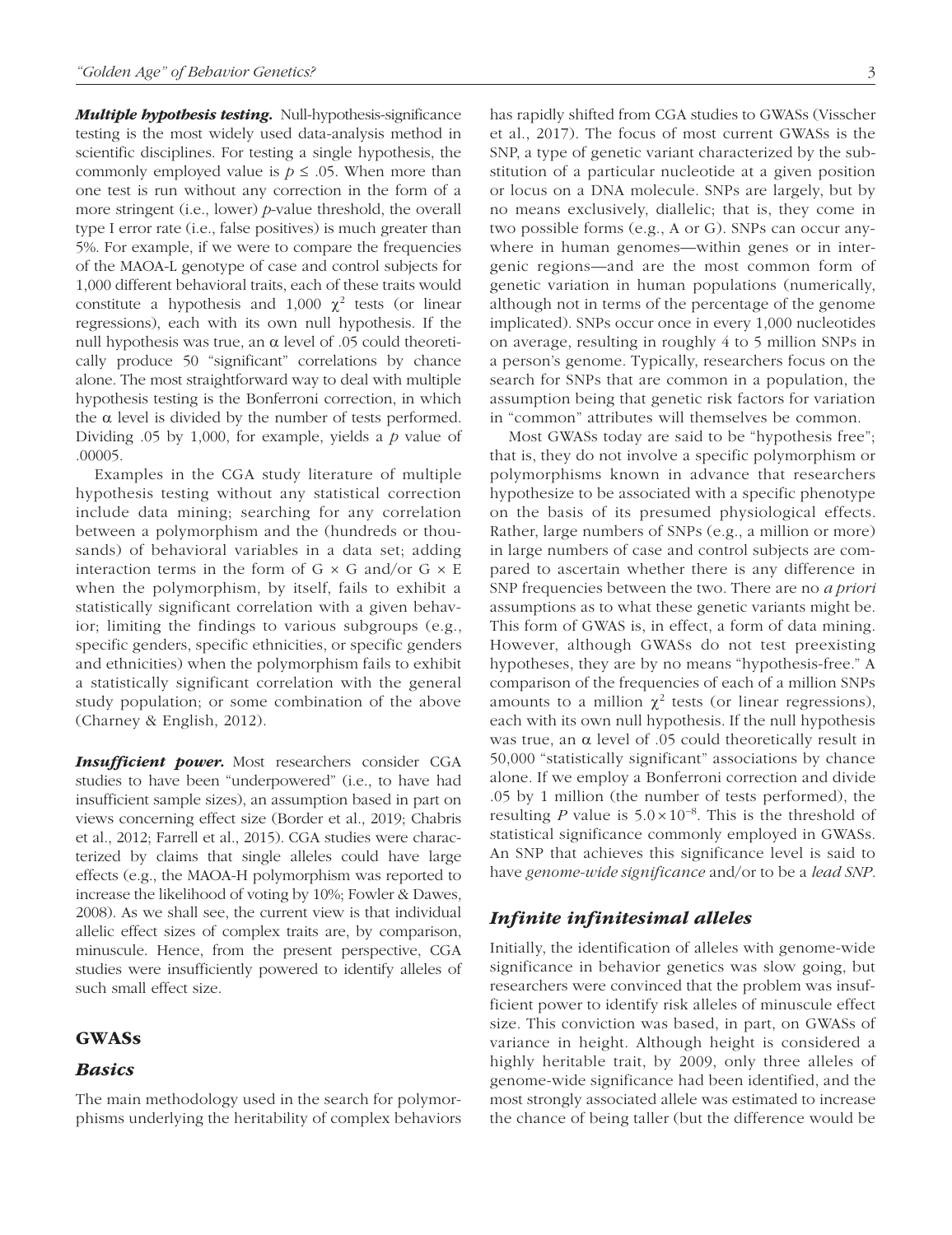only ~0.4 cm) and explained only 0.3% of the total phenotypic variation in height across the population (McEvoy & Visscher, 2009). McEvoy and Visscher noted that these findings represented the lowest hanging fruit and that, in what has become something of a mantra, "Even bigger sample sizes would be needed to find genes of smaller effect" (2009, p. 298).

Findings such as these, including the limited number of such findings, were given theoretical justification by Fisher's "infinite infinitesimal allele" model (Fisher, 1930/1990). Fisher proposed that the heritability of complex traits involved the inheritance of an indefinitely large ("infinite") number of alleles, each contributing a minuscule ("infinitesimal") amount to trait heritability. In modern terms, this would be described as "massive polygenicity." For Fisher, the contribution of alleles to heritability was primarily additive—the same assumption that underlies the additive model of heritability. The average mathematical effect of two or more alleles on trait heritability in a population is equivalent to the sum of their average individual effects in that population. Although the average effect of any particular allele might be insignificant, the combined average effect of alleles was not. Fisher's model has become a "new old" dogma in behavior genetics. It explains the so-called "problem of missing heritability": Even with massive sample sizes, researchers have been able to identify only a fraction of the heritability of complex behaviors as estimated by classical twin studies (Young, 2019). And it serves as a justification for ever-expanding sample sizes. Researchers have taken to combining data from multiple different GWASs, resulting in sample sizes of hundreds of thousands to more than a million and performing a metanalysis on the combined data (Zeggini & Ioannidis, 2009).

Turkheimer (2016) has compared this approach to "high-tech p-hacking":

In genome-wide-association studies, data on hundreds of thousands of individual bits of DNA are collected in large samples and then searched for significant results at highly stringent p levels. If (as usually happens) no significant results are discovered the first time around, the process is repeated with even larger samples, continuing until something significant finally emerges. "Hits," as they have come to be known, are now being accumulated for many behavioral characteristics, but the effect sizes for individual SNPs or alleles are vanishingly small. But does this methodology sound familiar? Genome-wide association is unapologetic, high-tech p-hacking. (p. 27)

To defenders of this approach, what Turkheimer describes as "vanishingly small" effect sizes for individual SNPs are those predicted by Fisher's model, and they can be identified only by using massive sample sizes. In seeming confirmation of this, with growing sample sizes have come reports of ever more alleles of genome-wide significance. For example, consider several metanalyses of EA, measured as the self-reported number of years of schooling and often treated as a proxy variable for performance on intelligence tests (Rietveld et al., 2014). In 2014, Rietveld et al. performed a metanalysis of the combined data from 64 studies (or cohorts) across Europe and the United States that had a total of 126,559 persons of European ancestry (PoEA). Using a standard GWAS significance level of  $p \le 5 \times 10^{-8}$ , they reported one SNP of genome-wide significance for EA. By 2016, using a sample of 293,723 PoEA, researchers reported 74 SNPs of genome-wide significance (Okbay et al., 2016). In 2018, with a combined sample of more than 1 million PoEA from 71 different GWASs and combined microarray data for approximately 10 million SNPs, researchers reported the identification of 1,271 SNPs of genomewide significance (J. J. Lee et al., 2018). A similar pattern has been observed for other behavioral attributes (Plomin & von Stumm, 2018). And J. J. Lee et al. (2018) reported that, in line with Fisher's model, the median effect size of the 1,271 lead SNPs correspond to risk of only 1.7 weeks of schooling per allele and, taken together, they accounted for only 3.86% of the variance in EA.

## *Linkage disequilibrium*

**Basics.** According to Mendel's law of independent assortment, any given allele will be inherited independently of any other allele. For example, if someone inherits the SNP allele with an A at a specific position on a particular chromosome, this tells us nothing about the allele they will inherit on the same chromosome 100 base pairs (bp) away. In reality, SNPs that are "close" to each other tend to be inherited together because the entire segment of DNA on which they are located is inherited as a single piece. This segment of DNA is referred to as a *haplotype*. The genotypes of different SNPs within a haplotype tend to be inherited together. Suppose that two SNPs are located 1000 bp (or 1 kilobase [kb]) apart in a haplotype. In SNP  $rs1000$ <sup>3</sup>, the nucleotides G or T occur, and in SNP rs2000, the nucleotides C or G occur. Suppose we know that the genotype of rs1000 is T. On this basis, we can infer that the genotype of rs2000 is G (with varying degrees of probability). This nonrandom association of alleles at two different loci in a haplotype is known as *linkage disequilibrium* (LD), and it plays a critical role in GWASs.

The alleles of genome-wide significance that researchers associate with an attribute, including the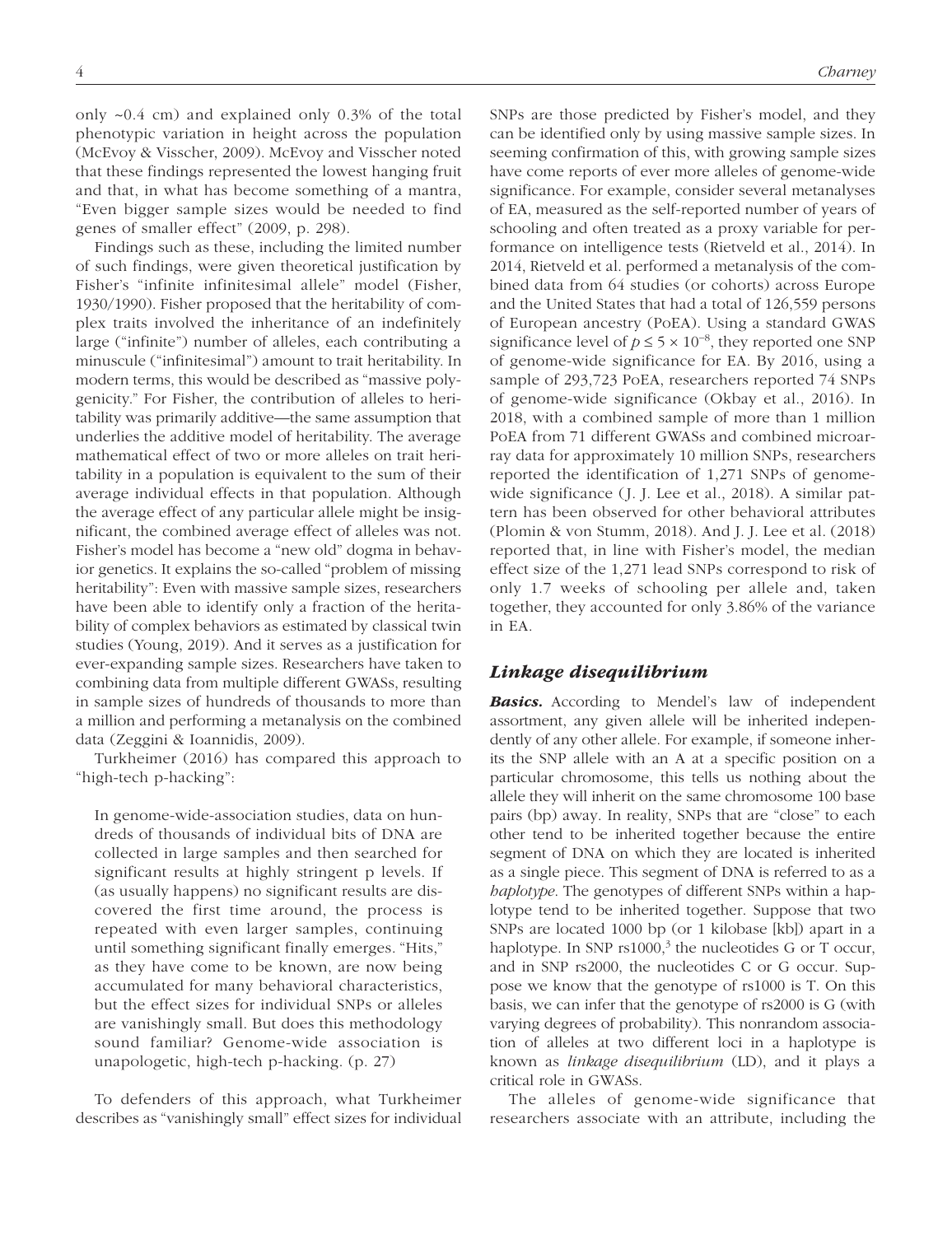1,271 SNPS of genome-wide significance identified by J. J. Lee et al. (2018), are *not* "causal." Instead, they are SNPs assumed to be in LD with causal-risk alleles.

A current genome assay typically checks a person's DNA sequences for a million preidentified SNPs called *marker SNPs*. Haplotype maps have been constructed across the genomes of different populations that tell researchers which SNPs in a particular region are likely in LD. Given the genotype of the marker SNPs, researchers can infer the genotype of many more SNPs (or other forms of genetic variation) known (or presumed) to be in LD with them. This process, known as *genotype imputation*, is used to improve both coverage and power of a GWAS by inferring the alleles of ungenotyped SNPs according to the LD patterns derived from directly genotyped marker SNPs (Marchini & Howie, 2010). This allows researchers to examine large segments of the genome without having to genotype each of the three billion pairs of DNA nucleotides.

If researchers find a "hit" or correlation for a marker SNP, the assumption is generally that the marker SNP itself is not "causal" (Bush & Moore, 2012). Instead, an unknown genetic variant in LD with the marker SNP is deemed causal. The marker SNP serves as a proxy for the presumed causal genetic variant. To say that a genetic variant is *causal* means, in this context, that it has some physiological effect on phenotypic risk (i.e., it is a cause of phenotypic risk). Perhaps it causes a slight change in the transcription rate of a given gene or results in an altered form of a protein. How the causal variant influences risk is not known because the causal variant itself is not known. Therefore, a distinction can be drawn between marker SNPs and causal alleles or causal-risk alleles. Regarding risk, a marker SNP could also be referred to as a risk allele—not because it has any effect on phenotypic risk but because it is in LD with a causal-risk allele that does influence phenotypic risk.

Whether any two SNPs are in LD is a matter of probability, not certainty (and, as we shall see below, LD can vary by population). Researchers use as a measure of the strength of correlation between any two marker SNPs either a coefficient of LD (*D*′) or, more commonly, an  $r^2$ , which is equivalent to the Pearson correlation coefficient (a measure of the strength of the linear relationship between two variables). LD can range from 0 (no correlation) to 1 (perfect LD; Fig. 1).

*Complexities.* One difficulty regarding LD is that multiple marker SNPs that achieve genome-wide significance could be in LD with the same unknown causal allele and with each other. If all of them were counted as having genome-wide significance, this would result in overcounting. A common method for tackling this problem is called *clumping*. Marker SNPs in LD are thinned, and only the marker SNP with the lowest *p* value is retained. After this is done for every region of LD, remaining marker SNPs are assumed to be *independent* (i.e., not in LD). A criticism of clumping is that researchers typically select an arbitrarily chosen threshold for determining whether marker SNPs are in LD in the first place (Choi et al., 2020). Other forms of clumping involve a second stage in which lead SNPs that are physically close to each other are merged and considered to be a single locus. A second common approach is to permit the inclusion of SNPs in LD but to adjust (or shrink) effect estimates on the basis of their correlation structure—for example, two correlated SNPs would both be preserved, but their respective effect estimates would be downsized commensurate with the degree of correlation. There is now a proliferation of computational tools designed to account for LD, including the software LDpred, a Bayesian method that weights each SNP by (an approximation to) the posterior mean of its conditional effect, given other SNPs, and incorporates estimations based on observed LD patterns in a population reference sample (Vilhjalmsson et al., 2015).

# *Despite computational tools, estimating LD remains a significant challenge*

Measures of LD are particularly sensitive to populationbased differences in allele frequencies and the choice of a cutoff for minor allele frequency—that is, the level at which the less frequently occurring [minor] allele in a population is deemed rare and excluded from the analysis (Linck & Battey, 2019). Furthermore, researchers generally assume that to be in LD lead SNPs must be located no more than, for example, 50 kb apart. However, in what is known as long-range LD (LRLD), LD spans regions more than 1 Mb (1,000 kb) apart on a chromosome. The most familiar example of LRLD concerns a region of chromosome 6 known as the major histocompatibility complex, which plays a key role in the immune system, in which thousands of SNPs exhibit LRLD across a region greater than 1.5 Mb. Analysis has shown that LRLD of more than 5 Mb is common across the human genome (Nelson et al., 2020; Park, 2019). If LRLD is not considered, the result can be a significant overcounting of marker SNPs presumed to be independent (i.e., not in LD). It is worth noting that LRLD can be a sign of epistasis  $(G \times G)$ , a phenomenon that is hard to accommodate in an additive model (C. Zhang et al., 2017).

Further difficulties in estimating LD occur because they confound the assumption on which LD depends: that people have identical genomes in the somatic cells of their bodies. These difficulties include: De novo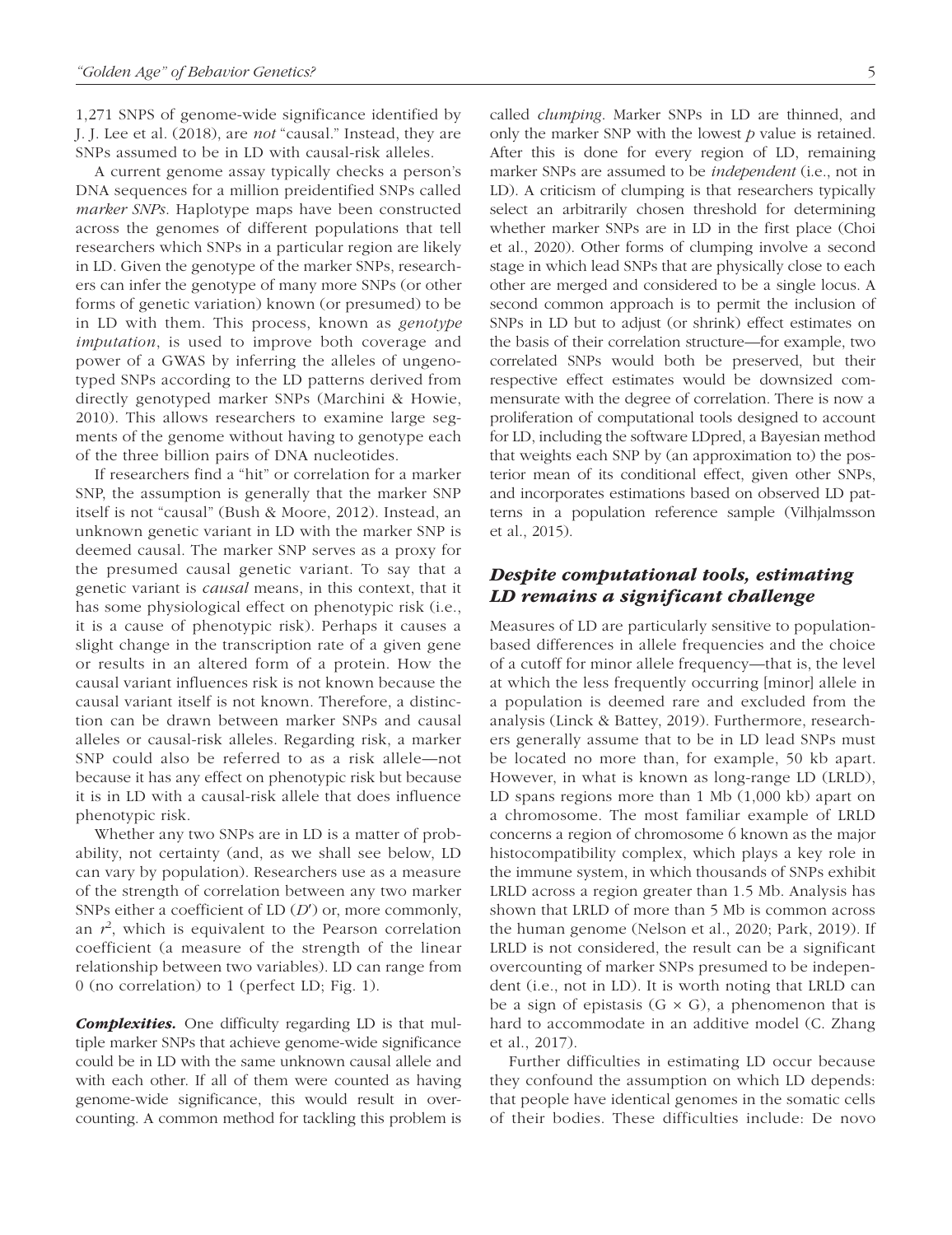

Fig. 1. Representation of two haplotypes on chromosome 1. The region 1q32 on the chromosome (to the right) is amplified below it. The location and the two forms of each single-nucleotide polymorphism (SNP) are shown. For example, SNP rs2073186 occurs as either a C or a T. It is located in an intron, a noncoding part of a gene. SNP rs2243191 occurs as a C or T. It is located in a protein-coding region of a gene and causes a single amino acid (the building block of proteins) to change from S (serine) to F (phenylalanine). Below this amplification are shown the three genes in which the SNPs are located—*IL-19, IL-20*, and *IL-24*—as well as intergenic regions (in white). Shown below that are two linkage disequilibrium (LD) blocks (or haplotypes) in region 1q32. The numbers 1 to 13 correspond to the SNPs shown above. At the bottom is a grid showing the degree of LD between each pair among the 13 SNPs. The numbers in the boxes are coefficients of LD (*D*′), which range from 0 to 1. For example, *D*′ between SNP 1 (rs2073136) and SNP 3 (rs2243188) is .99, which indicates high LD. By contrast, *D*′ between SNP 6 (rs2981572) and SNP 9 (rs1518108) is only .07. Reprinted by permission from Springer: *Genes & Immunity* (Possible relations between the polymorphisms of the cytokines IL-19, IL-20 and IL-24 and plaque-type psoriasis. Kõks, S., Kingo, K., Vabrit, K., Rätsep, R., Karelson, M., Silm, H., & Vasar, E. *Genes & Immunity, 6*(5), 407–415. [https://doi.org/10.1038/sj.gene.6364216\)](https://doi.org/10.1038/sj.gene.6364216), Copyright 2005.

copy-number variations (CNVs) and duplications or deletions of segments of DNA ranging from more than 50 bp to several megabases. Such variations are estimated to encompass up to 9.5% of the human genome (Iourov et al., 2019; Zarrei et al., 2015). They are de novo because they are not inherited and can be unique to every individual. De novo copy-number variations can result in the duplication or deletion of whole genes. Researchers have identified approximately 100 genes

for which both copies can be deleted in healthy persons without producing apparent phenotypic consequences. There is also extrachromosomal circular DNA, which are closed circles of DNA derived from chromosomal DNA that range in size from less than 100 bp to several kilobases and typically contain multiple active genes. Up to 10,000 extrachromosomal circular DNAs per cell have been identified in varying amounts and sizes and with different DNA sequences in all cell types (Ain et al.,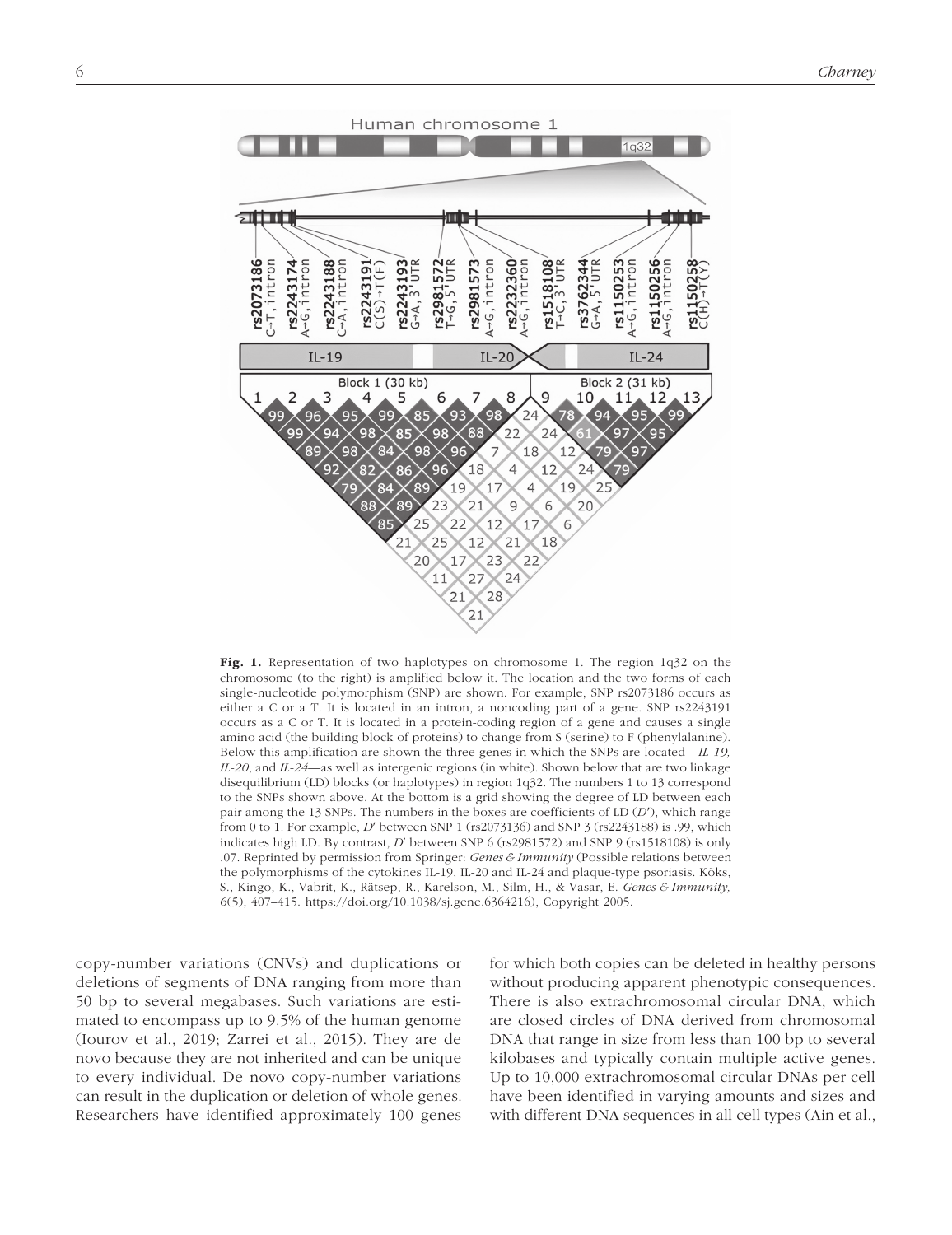2020); polyploidy, which occurs when cells have more than two complete sets of chromosomes, is found, to varying degrees, in normal human cells and tissues. For example, almost all adult ventricular cardiomyocytes, which form the muscle wall of the heart, are polyploid, typically containing four complete sets of chromosomes (Gan et al., 2020). More than 50% of liver cells (hepatocytes) exhibit polyploidy (S. Zhang et al., 2019), and most large bone marrow cells (megakaryocytes) contain up to 32 sets of chromosomes (Mazzi et al., 2018). The result of these and other phenomena is widespread *somatic mosaicism*—the existence of different genomes in different cells of the body. Somatic mosaicism is now known to be the normal human condition and is prevalent in the brain (Breuss, 2020; Kaeser & Chun, 2020; B. Zhao, Wu, et al., 2019).

*LD and causal inference.* Given that postulated causal-risk alleles could be any alleles that are in LD with the marker SNPs, one would assume that nothing more could be said concerning biological causation. However, this has not stopped researchers from proposing biological pathways based on specific alleles. For example, J. J. Lee et al. (2018) observed that "relative to other genes, genes near our lead SNPs were overwhelmingly enriched for expression in the central nervous system [and] implicate genes involved in brain-development processes and neuron-to-neuron communication" (p. 1114). It is not clear what the authors mean here by "near," "enriched," or "implicated." If by "near," the authors mean within 50 to 500 kb of a marker SNP, they have failed to consider the possibility of LRLD. Furthermore, as far as being "overwhelmingly enriched" is concerned, there is nothing particularly distinctive about a gene being expressed in the brain. In-depth gene expression profiling has revealed that 84% of ~20,000 protein-coding genes are expressed in various regions of the human brain (Negi & Guda, 2017). This makes it likely that, by chance alone, SNPs that are "near" genes will be near genes whose protein products are expressed in the brain.

J. J. Lee et al. (2018) explained that they employed a "fine-mapping" statistical software program to identify 127 genes as being likely to contain causal SNPs in LD with some of their lead marker SNPs. They drew attention to one of these genes, *CACNA1H*, which, as the authors noted, is used to synthesize a calcium-channel protein that plays a role in neuronal excitability. The authors did not mention other genes "prioritized" by their software (Lee et al., Supplementary Tables) such as *PPIP5K2*, mutations of which have been associated with various forms of deafness; *PRKAG2*, transcribed to synthesize a protein involved in responding to energy demands in cardiac muscle and associated with various forms of heart disease; *EPB41L3*, transcribed to synthesize erythrocyte membrane protein and implicated in several forms of cancer; as well as many genes of unknown function. And *CACNA1H* itself is also highly expressed in the kidney, liver, and heart and has been associated with certain forms of hypertension (Daniil et al., 2016). Applying the same or similar techniques and reasoning to GWASs of intelligence, Hill, Marioni, et al. noted (2019) that they "found evidence that neurogenesis and myelination—as well as genes expressed in the synapse, and those involved in the regulation of the nervous system—may explain some of the biological differences in intelligence" (p. 169), whereas Ye et al. (2020), drew attention to the brain-expressed genes in their "enrichment set" and the role of neurogenesis in risky behavior.

These researchers are cherry-picking genes "near" marker SNPs, the functions of which they believe accord with the nature of EA, intelligence, or risky behavior (i.e., all of these in some way involve the brain and neurons). This is a common practice, but it is not clear that any of this amounts to evidence. To get a sense of just how rudimentary such reasoning is, consider the growing body of evidence that the gut microbiome plays an essential role in brain development (Gao et al., 2020; Lu & Claud, 2019; C. R. Martin et al., 2018; Zhu et al., 2020). Perhaps relevant risk alleles are associated with genes (e.g., *FUT2*) that appear to affect microbiome composition in the gut (Kurilshikov et al., 2021).

## *Infinitesimal effects*

What is perhaps most misleading about highlighting specific SNPs and using them to construct a schema of genetic neurodevelopmental etiology (of risk) is that according to researchers' assumptions, the effect of any one of these SNPs on risk is *minuscule* (e.g., according to J. J. Lee et al. [2018], the marker SNP rs4860418 is associated with a .0071-unit decrease in genetic risk of EA. This effect size presumably matches that of the unknown causal-risk allele with which it is in LD). These effects are so small that it is inconceivable that the role of any of the unknown causal genetic variants could ever be demonstrated or analyzed experimentally. Of course, one could "knock out" the proposed gene in a mouse or find a family whose members lack the gene because of some rare condition and then connect the observed abnormal behavior with the phenotype under consideration. But this would simply be a way of distorting the findings by transforming what is insignificant and one effect among millions into the sole main effect.

To what extent is it biologically plausible, or even coherent, to assume that the cause of such a minuscule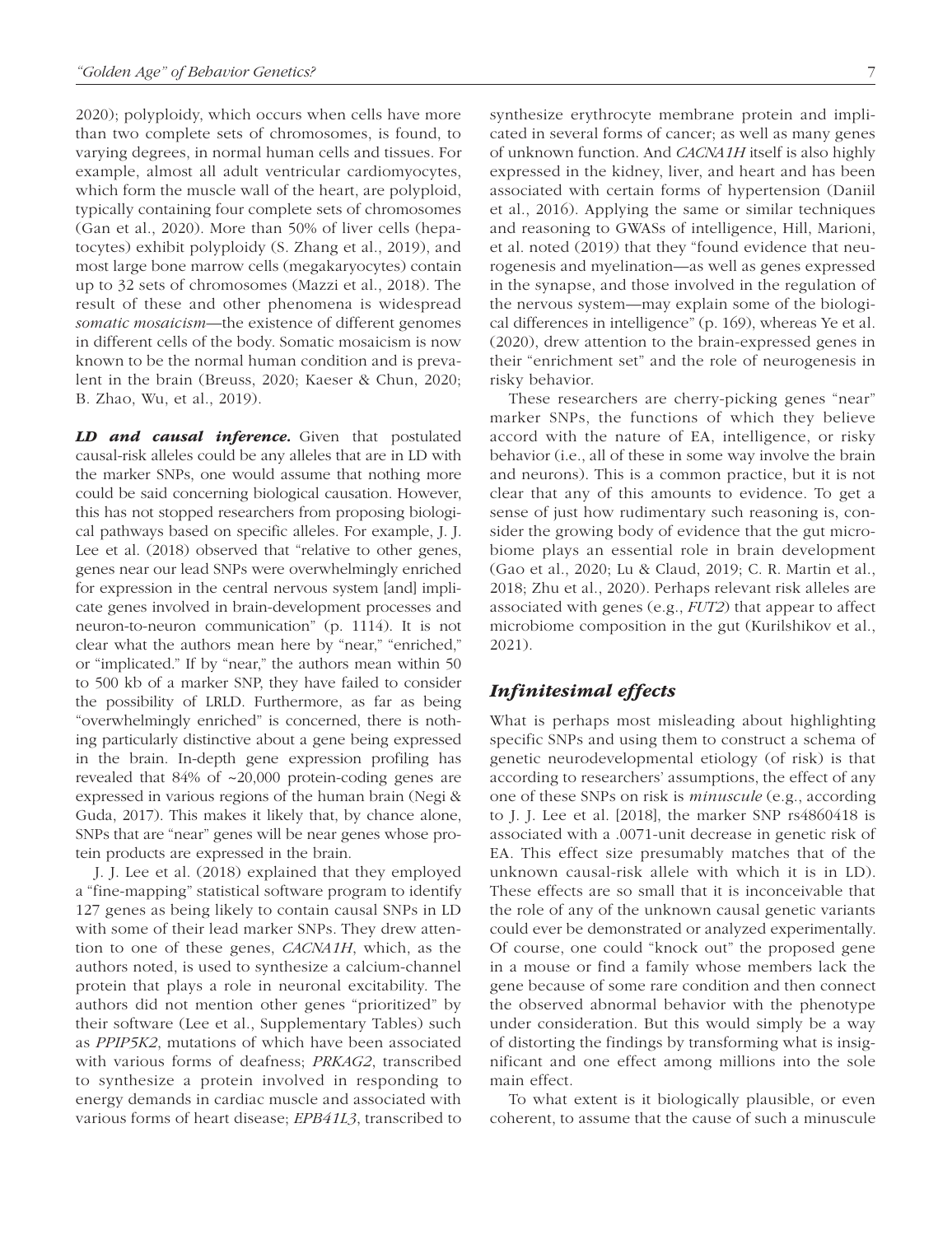Table 1. Lead SNPs for Intelligence and Educational Attainment Identified in Studies

| Number of studies | Number of SNPs<br>$(N = 6,272)$ | $SNPs$ $(\%)$ |  |  |
|-------------------|---------------------------------|---------------|--|--|
| 1                 | 5,432                           | 93.44%        |  |  |
| 2                 | 325                             | 5.59%         |  |  |
| 3                 | 43                              | 0.74%         |  |  |
| 4                 | 11                              | 0.19%         |  |  |
| 5                 | $\mathcal{P}_{\mathcal{L}}$     | 0.03%         |  |  |
| 6                 |                                 | 0.02%         |  |  |
| 7                 | 0                               | $0.00\%$      |  |  |
| 8                 |                                 | $0.00\%$      |  |  |

effect can be traced back to specific inherited DNA sequences? The problem with such an assumption is that in a complex biological system, the signal or signature of a minuscule effect will be irretrievably lost in a sea of effects. As the effect size of variation in specific DNA sequences diminishes, the effect size of all the other processes normally involved in shaping gene expression grows, including the entire developmental process. Such diminutive allelic effect sizes make sense only in the statistical realm, not the biological realm.

## *Replication*

Given the assumption of a single set or core set of genetic risk factors for a given phenotype (Maier et al., 2018), it is important to consider whether identification of lead marker SNPs for a given attribute is consistently replicated across studies. Let us assume that in this context, "lead" means a marker SNP of genome-wide significance (at  $p \le 5 \times 10^{-8}$ ) that has a *p* value lower than those of all the other marker SNPs with which it is assumed to be in LD (according to whatever statistical procedures are used in this determination).

Consider eight large metanalyses of EA and/or intelligence/cognitive ability: (Davies et al., 2018; Hill, Marioni, et al., 2019; Kichaev et al., 2019; Lam et al., 2017, 2019; J. J. Lee et al., 2018; Okbay et al., 2016; Savage et al., 2018). Because EA is usually considered a proxy variable for intelligence, combining intelligence and EA should present no problems. Limiting ourselves to the unique marker SNPs found to have genome-wide significance in each study at  $p \le 5 \times 10^{-8}$  yields 6,272 SNPs total across the eight studies. Of these, 5432, or 93.44%, occurred in only one study. (Table 1; see also the Supplemental Tables available online).4

This poor record of replication of purportedly independent and lead marker SNPs of genome-wide significance goes largely unnoticed, even though these same SNPs are often used to construct schemas of genetic causation of risk and PRSs.

# PRSs

## *Basics*

A PRS is intended to be a single-value estimate of a person's genetic risk for an attribute (Choi et al., 2020). Take the example of constructing a PRS for EA. Suppose that a given GWAS (or combination of GWASs) contains information on 1 million marker SNPs for 100,000 persons as well as information on years of schooling completed. For each of the 100,000 members of the sample, the data would show the respondent's EA and which SNP allele they possess for each of one million marker SNPs on a chip array. All these individual data could then be combined into "summary statistics," which present the GWAS results in the form of population averages. For each SNP, the summary statistics identify the "effect" allele (A1; i.e., the marker SNP that shows a correlation with EA, which can be either positive or negative), the "no-effect" allele (A2), the frequency of A1 in the population, the average effect size of A1 on EA (an odds ratio for a dichotomous trait or a β for a quantitative trait), the standard error (SE), and the *p* value for the association. See Table 2 for an example.

Suppose we wanted to construct a newborn's PRS for EA (specifically, her odds of completing high school), and suppose her genotype for marker SNP rs4686944 in Table 2 was GG, which is two "effect" or "risk" alleles. On the basis of our summary statistics, we would multiply the effect size of this allele (0.02041) by the number of risk alleles she has (2). We would repeat this process for each of her 1 million marker SNPs (after accounting for LD) that showed an association with completion of high school and sum the results. In theory, the resulting value would tell us the newborn's "genetic risk" for higher or lower EA. In 2018, Plomin and von Stumm wrote as if this capability was imminent:

IQ GPSs [genetic polygenic score; equivalent to PRS] will be used to predict individuals' genetic propensity to learn, reason and solve problems, not only in research but also in society, as direct to consumer genomic services provide GPS information that goes beyond single gene and ancestry information. We predict that IQ GPSs will become routinely available from direct-to-consumer companies along with hundreds of other medical and psychological GPSs that can be extracted from genome-wide genotyping on SNP chips. (p. 155)

At present, however, PRSs for behavior have no individual predictive value whatsoever (Morris et al., 2020), and whether any PRS for any phenotype has individual predictive value is an open question. Instead, their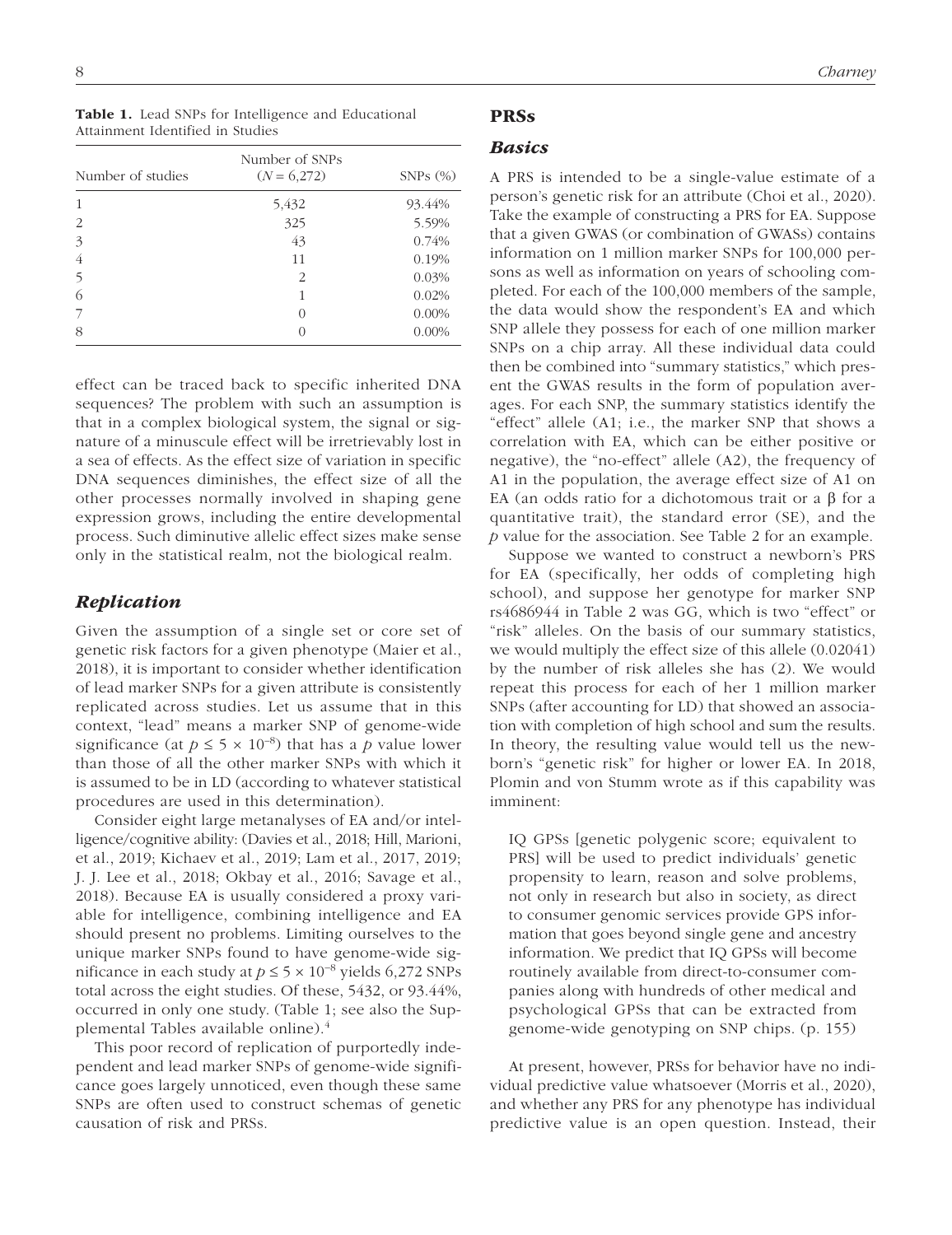| Table 2. Simplified Summary Statistics for a Single SNP Allele From a Hypothetical Study of |  |  |  |  |  |
|---------------------------------------------------------------------------------------------|--|--|--|--|--|
| Educational Attainment                                                                      |  |  |  |  |  |
|                                                                                             |  |  |  |  |  |

| Marker name (SNP) | (Effect allele) | A2 | Frequency | Effect size | SЕ      |       |
|-------------------|-----------------|----|-----------|-------------|---------|-------|
| rs4686944         |                 |    | 0.02041   | 0.029       | 0.01087 | .0441 |

ostensible predictive value concerns populations: A PRS is said to be predictive if the average PRS in a case population is higher than the average PRS in a control population, or if the average PRS of those, for example, in the lowest decile of EA is lower than those in the highest decile.

Plomin and von Stumm (2018) made these points clear when discussing a PRS they constructed to predict students' performance on a United Kingdom–wide examination, the General Certificate of Secondary Education (GCSE), administered at the end of compulsory education at age 16 years. According to the authors, a scatterplot between GCSE scores and the PRS (Fig. 2a) shows "the difficulty of predicting individual outcomes when the correlation is modest  $(0.30 \text{ in this example})$ " (Plomin & von Stumm, 2018, p. 156). Squaring this correlation, they estimated that the PRS predicted 9% of the variance in risk in their study population but noted that

Although higher [PRSs] can be seen to predict higher GCSE scores on average, there is great variability between individuals. . . . Individuals within the lowest and highest [PRS] deciles vary widely in school achievement. . . . The overlap in the two distributions is 61%. (p. 156)

However, on a more optimistic note, they comment regarding their study sample "EA2" (Fig. 2c):

Despite this variability, powerful predictions can be made at the extremes. . . . Specifically, the average school achievement of individuals in the lowest EA2 GPS decile is at the 28th percentile. For the highest EA2 GPS decile, the average school achievement is at the 68th percentile. (p. 156)

It is common practice to divide a PRS into lowest and highest deciles or quintiles and then note what seems like an impressive difference in the mean prevalence between the lowest and highest decile or quintile. But what may seem like an impressive difference is simply a general property of small correlations: Given large enough sample sizes, looking at the extremes will produce what appear to be large differences, even though the magnitude of the relationship is small. Finally, Plomin and von Stumm (2018), reflecting on the poor individual predictive power of their PRS, have recourse to a familiar refrain: "As bigger and better GPSs emerge, the predictive power will increase" (p. 156).

*Training the score.* The construction of a PRS begins, as noted, with the summary statistics from various GWASs, referred to as the discovery sample. The score is then further developed on a training sample, which must be entirely separate from the discovery sample. (A good deal of confusion is generated by the lack of consistent terminology for these samples. What is referred to here as the training sample is also called, variously, the *target*, *validation*, *prediction*, or *replication* sample.) The objective of researchers, apparently, is to modify how they construct the PRS to achieve as high an  $R^2$  in the training sample as possible.  $R^2$ , or the incremental  $R^2$  statistic, is a statistical measure representing the proportion of the variance for a dependent variable (in this case, risk of a phenotype of interest) that is explained by an independent variable or variables (marker SNPs) in a regression model. The higher the  $R^2$ , the more of the variation in the data the PRS explains.

Researchers have an enormous amount of freedom in determining how to construct a PRS to achieve the largest possible  $R^2$ . Consider the process of clumping, mentioned above. To achieve the highest  $R^2$ , it is standard practice for researchers to modify both the LD *r*<sup>2</sup> thresholds (i.e., the level of correlation at which two SNPs are considered in LD), and the *clumping window*, the number of base pairs within which LD is considered possible (Prive et al., 2019). Thus, researchers might try out different combinations of  $r^2$  thresholds (e.g., 0.01, 0.05, 0.1, 0.2, 0.5, 0.8, or 0.95) and clumping windows (e.g., 50, 100, 200, or 500 kb).

One might assume that only SNPs of genome-wide significance would be included in a PRS. However, it is now standard practice for researchers to try out different *p*-value thresholds for the inclusion of marker SNPs (A. R. Martin et al., 2019):

The standard PRS approach is to calculate several scores from SNPs meeting various p-value thresholds on a log scale ranging from genome-wide significance (p < 5e-8) to all independent SNPs  $(p < 1)$  [or  $p = 1$ ], then compute and report accuracy for each PRS. In nearly all modern GWAS of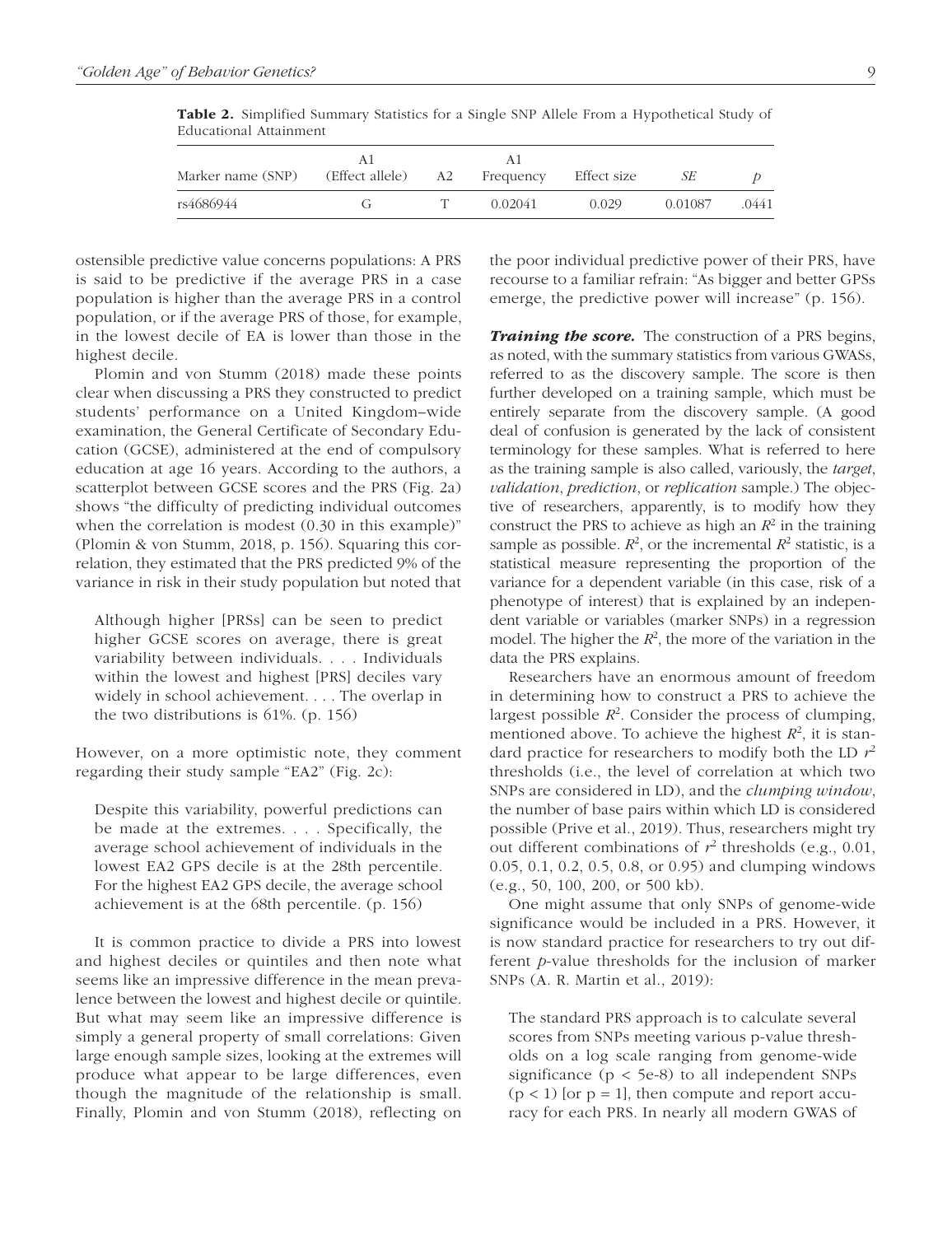

Fig. 2. Polygenic risk scores (PRSs) and individual versus population prediction. The scatterplot in (a) shows the relationship between educational attainment (EA) PRS percentiles and General Certificate of Secondary Education (GCSE) score percentiles. "EA2" refers to a specific PRS in Plomin and von Stumm (2018). The graph in (b) shows that the population distribution of PRS is normally distributed; the average PRS of those who score higher on the GCSE is slightly higher. On this basis, the authors predict that their PRS predicts 9% of the variance in genetic risk. The overlap in the two distributions is 61%. In the graph in (c), the sample was divided into 10 equal-sized groups (deciles) on the basis of EA2 PRS and shows the relationship between average EA2 PRSs and average GCSE score. Reprinted by permission from Springer: *Nature Reviews Genetics* (The new genetics of intelligence. Plomin, R., & von Stumm, S. *Nature Reviews Genetics, 19*(3), 148–159. [https://doi.org/10.1038/nrg.2017.104\)](https://doi.org/10.1038/nrg.2017.104), Copyright 2018.

complex traits, PRS computed using permissive p-value thresholds that aggregate the effects of 1,000s to 100,000s of independent SNPs typically explain more phenotypic variation than loci strictly meeting genome-wide significance. (p. 4)

In line with this, J. J. Lee et al. (2018, Supplementary Note, p. 128) noted that in constructing their PRS of EA, they tried out four different *p*-value thresholds:  $p \leq$ 5 × 10<sup>-8</sup>, 5 × 10<sup>-5</sup>, 5 × 10<sup>-3</sup>, and 1, and that their  $R^2$ increased from .032 at  $p \le 5 \times 10^{-8}$  to 9.4% at  $p \le 1$ .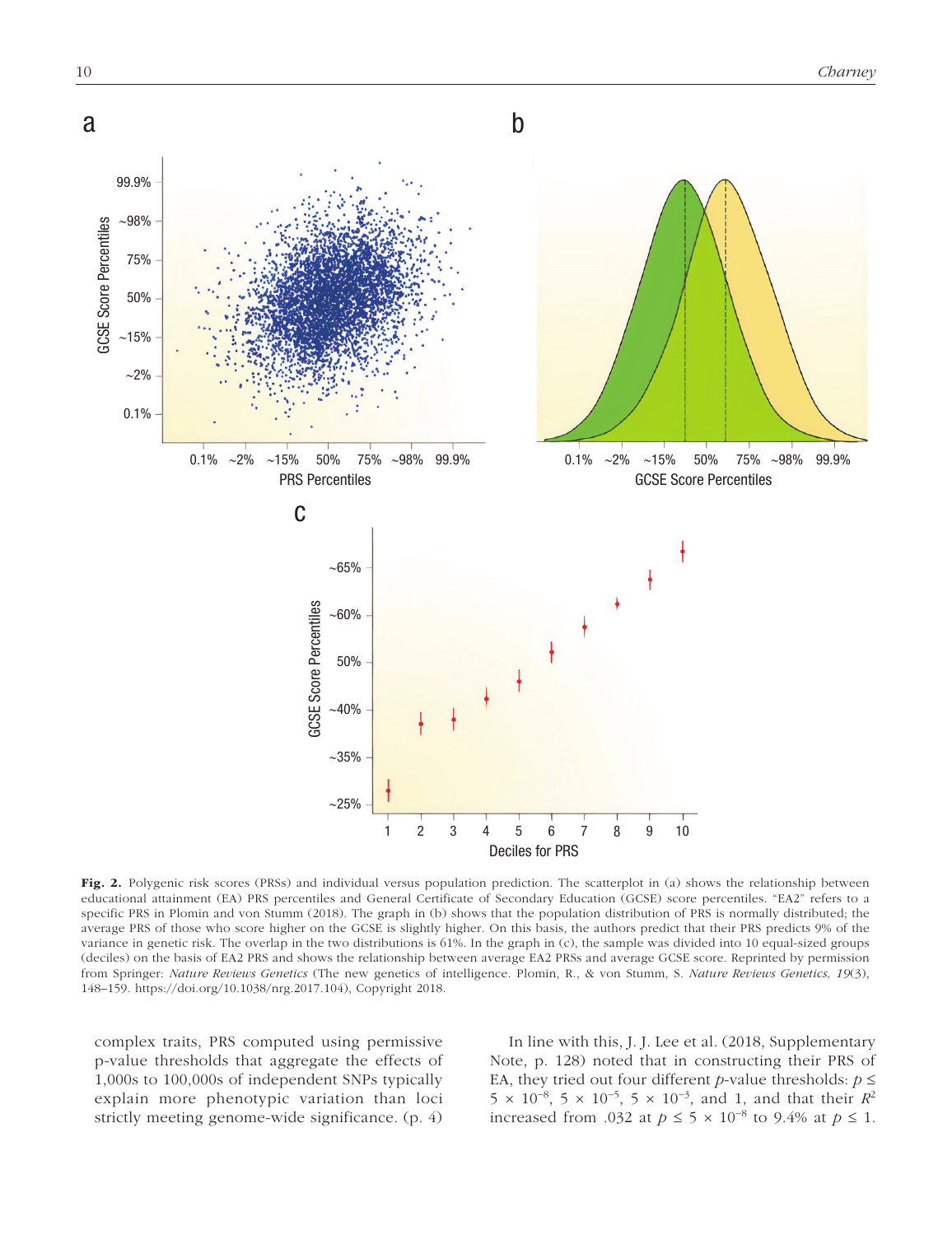They were able to achieve a yet higher  $R^2$  of .114—the figure they ended up using in the end—when in addition to using  $p \leq 1$ , they switched from removing SNPs in LD with each other to using the software LDpred. (When the authors controlled for household income and the EA of the mother or father, the score's incremental  $R^2$  dropped to .046).

One might object that a significance threshold of  $p = 1$ is nonsensical, but in the present context, it indicates (or entails) that after dealing with LD, *all* the remaining marker SNPs will be included in the PRS regardless of their statistical significance. Is this not an abandonment of the idea of statistical significance altogether while undertaking massive data mining? However, as the saying goes, the proof is in the pudding. Therefore, choosing a significance threshold of  $p \le 1$  (i.e., adopting no significance threshold) is justified, in the first instance, by the fact that it appears to work. It enables researchers to achieve a higher  $R^2$ . But it also accords with the narrative of infinite infinitesimal alleles. Because the effects of individual SNPs are minuscule, the Bonferroni correction—or, as it turns out, any correction—is too stringent. Furthermore, what is statistically significant is not the effect of any individual SNP but their combined effect. Doubtless, any PRS constructed in this manner will contain many marker SNPs that do not affect phenotypic risk, but by including many more that do and otherwise would have been excluded, abandoning significance thresholds is justified.

There are many, many other decisions that researchers can make in their quest for the highest  $R^2$ , including trying different algorithms embodied in various software programs to determine the weighting of individual SNPs, how to account for "winner's curse" (the phenomenon in which estimates of the genetic effect based on new association findings tend to be upwardly biased), which cutoffs to use for minor allele frequency, or which programs to use to determine genotype imputation.

*Model overfitting.* All of this "freedom" on the part of researchers is a recipe for *model overfitting* (M. D. Lee et al., 2019; Mertens & Krypotos, 2019; Simmons et al., 2011). When researchers have so many "degrees of freedom" that is, when they are free to try so many different analytic alternatives and value thresholds to achieve their preferred result, including setting significance thresholds—the likelihood of creating a manufactured rather than real statistical correlation is significant. All data sets have random quirks; an overfit model will incorporate these quirks to such an extent that the model explains the random error present in the data. Hence, an overfit model will not be generalizable because it describes the random error in the data rather than the relationships between variables. Ultimately, the regression coefficients represent noise rather than genuine relationships in the population. Inflated  $R^2$  values are a sign of overfit models, and overfit models are a common occurrence when researchers chase a high  $R^2$ .

The problem of overfitting is exacerbated by the fact that in constructing PRSs, there are more predictors, in the form of individual SNPs, than the number of persons in the sample. For example, the study of J. J. Lee et al. (2018) has a sample size (*N*) of 1.1 million and 7.1 million predictors (i.e., SNPs). When there are more predictors than samples in the data set, you are confronted with a problem of "big-p, little-n"  $(p \gt\gt)$  n), also referred to as the "curse of dimensionality" (CoD; Altman & Krzywinski, 2018). Overfitting is an aspect of CoD. It occurs because the flexibility of prediction equations is in part determined by the number of variables involved (Lever et al., 2016). With increased flexibility, prediction and classification rules adapt to both the patterns in the population and the random idiosyncrasies of the training sample. Dimension-reduction methods such as principal component analysis can help to reduce dimensionality (see the Principal Components Analysis and LMM section, below) but may themselves be affected by CoD.

# *Estimating predictive performance is inferior to observing it in the real world*

It is for these reasons that, according to the "gold standard," before any claims that a PRS actually predicts anything can be made, a PRS developed on a training sample should be tested on a third sample entirely separate from both the discovery and training samples (Choi et al., 2020). Frequently, researchers do not do this. Sometimes, they will remove one or two study "cohorts" from their discovery sample (which consists of numerous cohorts), use these excluded cohorts as their training sample, and publish results derived from the training sample. To be sure, there are different statistical techniques designed to deal with the problem of model overfitting in the absence of a third independent sample and to estimate how accurately a predictive model will perform in practice. Crossvalidation, for example, uses a single training sample that is then split into smaller "training" and "validation" subsets (Duncan et al., 2019). In discussing a recent study of the performance of cross-validation that was based on realworld data, Bauder et al. (2019) noted:

In real-world production applications, it is critical to establish a model's usefulness by validating it on completely new input data and not just using the cross-validation results on a single historical data set. We present results for both evaluation methods, to include performance comparisons [and] find that using the separate training and [validation] sets generally outperforms cross-validation, indicating a better real-world model performance evaluation. (p. 19)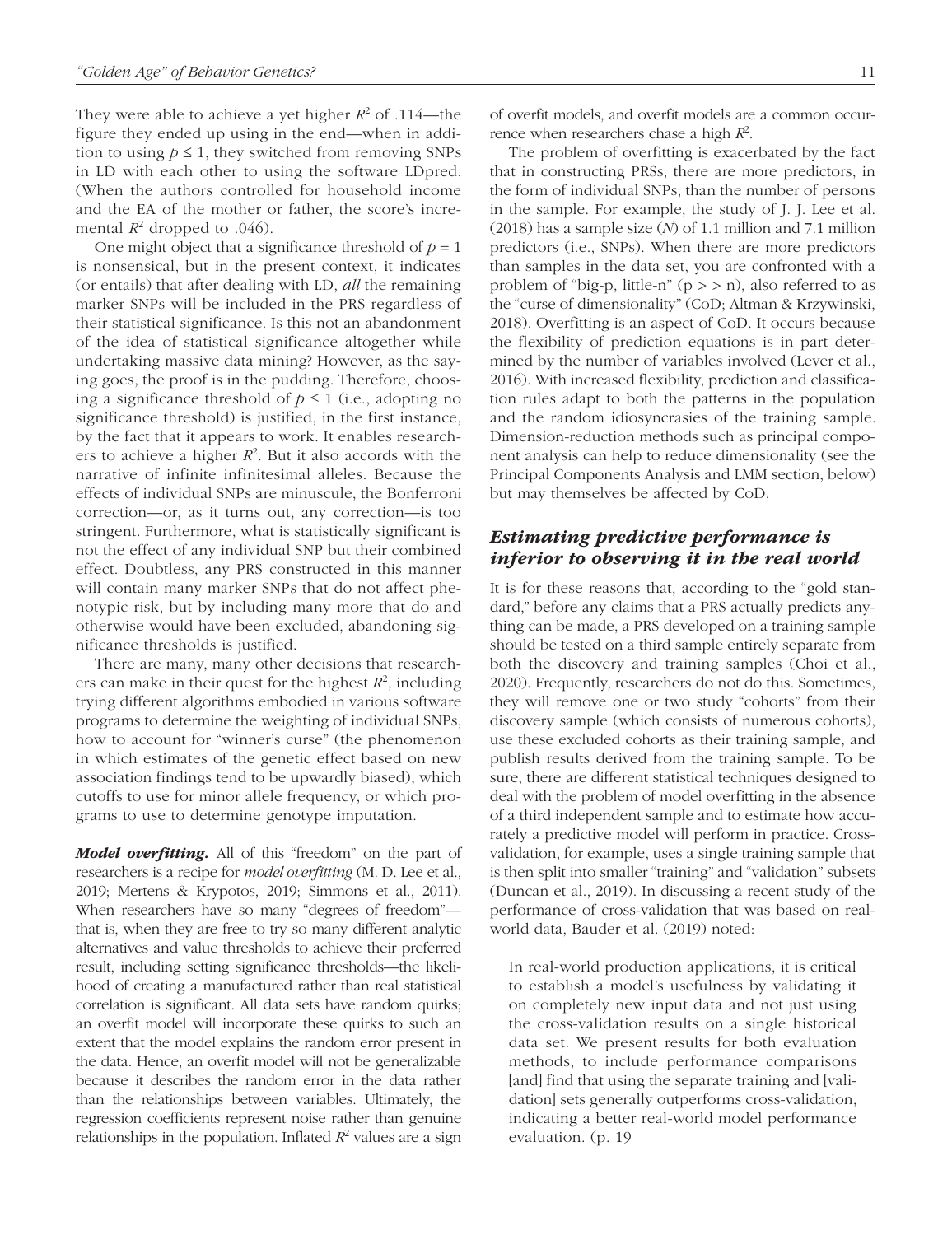There is growing evidence that PRSs are overfit models. For example, Mostafavi et al. (2020) demonstrated that "the portability of a polygenic risk score can vary markedly depending on sample characteristics of both the original GWAS and the prediction set, and that this variation in prediction accuracy can be substantial" (p. 6). Variation in the samples for such things as the percentage of male versus female participants or the percentage of persons in various age or socioeconomic categories were all shown to substantially affect PRS accuracy.

## Population Genetic Differences

## *Basics*

In all the studies considered thus far, researchers employed data limited to persons of European ancestry. To be sure, PRSs have been constructed on the basis of discovery and training samples composed of persons of "Asian" or "African" descent. But care is taken to avoid "mixed" populations or, for example, using data derived from a GWAS of members of one ancestral group to construct a PRS for members of a different ancestral group. As J. J. Lee et al. (2018) note of their study:

Because the discovery sample used to construct the score consisted of people of European ancestry, we would not expect the predictive power of our score to be as high in other ancestry groups. Indeed, when . . . used to predict EA in a sample of African-Americans . . . the score only has an incremental  $R^2$  of 1.6%, implying an attenuation of 85%. (p. 1115)

Researchers typically ascribe such  $R<sup>2</sup>$  attenuation to differences in *genetic population characteristics* between ancestral groups—differences in allele frequencies, haplotypes, degree of LD, and degree of genetic diversity (Duncan et al., 2019). These differences are the result of different population histories and are influenced by such phenomena as differences in migratory patterns, founder events, and population bottlenecks (loss of genetic variation that occurs when a new population is established by a very small number of people from a larger population), population expansions, relative population isolation, endogamy, inbreeding, adaptive pressures, and genetic drift (a random change in allele frequencies), to name a few. Genetic population characteristics are highly correlated with geography, although the sharing of certain allelic frequencies between populations need not entail a shared ancestry or geographic origin. Although researchers are aware of the existence of population

genetic differences *between* as well as *within* ancestral populations (as typically defined), they believe they can effectively handle the latter (but not the former).

A population is structured when it contains subpopulations often, but not exclusively, distinguished by geographic location that exhibit systematic differences in population genetic characteristics (or allele frequencies). Persons of European ancestry are a structured population at every level, and the more fine-grained one's analysis, the more that nested levels of population structure appear. For example, the ancestral population of the United Kingdom is composed of 17 distinct population "clusters" that are highly localized and differ in their population genetic characteristics (Leslie et al., 2015). Structured populations, which are most populations, are an omnipresent threat to the validity of genetic association studies because of *population stratification*.

# *Population stratification*

Population stratification occurs when researchers mistake population genetic differences in allele frequencies for differences between case subjects and control subjects in risk alleles. Consider a simplified example simplified in that it involves only one allele when a PRS can involve millions. Because of population genetic differences, the Roma have a higher percentage of the *CYP2C19\*2* allele (Petrovic et al., 2020). Suppose our phenotype was EA and the Roma were overrepresented in our study population. The Roma have, on average, much lower EA than other Europeans (Eurostat, n.d.). Hence, we might conclude that *CYP2C19\*2* is a risk allele for *low* EA. However, any association between *CYP2C19\*2* and EA would be the result of population stratification. Were we, for example, to exclude the Roma altogether from our sample, any correlation between *CYP2C19\*2* and EA would disappear (assuming, that is, that there were no other ancestral populations that exhibited similar population differences in *CYP2C19\*2* frequencies). The EA of the Roma are so low not because they have a high frequency of the *CYP2C19\*2* allele but because of their history as a persecuted and excluded minority (Van den Bogaert, 2018).

The two most widely used statistical methods for dealing with population structure are principal components analysis (PCA) and linear mixed modeling (LMM; Y. Zhang & Pan, 2015). PCA is used to identify patterns or "axes of variation" that explain the greatest amount of variance in allele (i.e., SNP) frequency in the sample. In a GWAS, what typically accounts for the greatest amount of variation in allelic frequency (the first principal component) is not the attribute of interest but the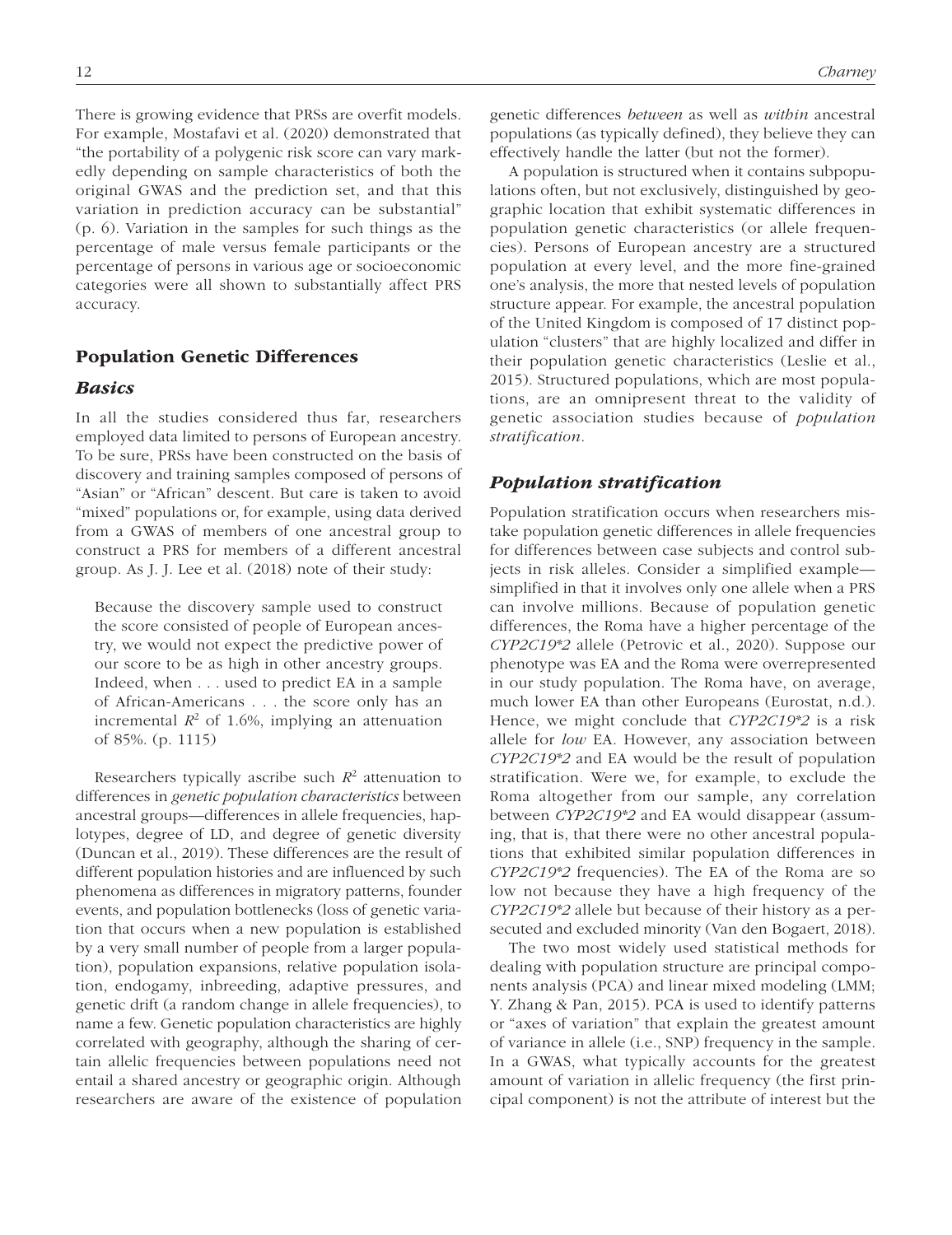ancestries of the participants, which often correspond to geographical regions. Researchers adjust genotypes and phenotypes by amounts attributable to ancestry along each axis. It is common for researchers to do a PCA on the entire set of genotype data, then use the first 5, 10, 20, or more principal components as covariates in the association model. An alternative widely used approach is LMM, which incorporates both fixed and random effects, population structure being treated as a random effect.

There is strong evidence that neither of these approaches solves the problem of population stratification. For example, in several different studies, researchers reported that the average PRS for height increased from south-to-north across Europe (i.e., exhibited a "latitudinal cline"), paralleling average population differences in height from Italy to the Netherlands (Berg & Coop, 2014; Racimo et al., 2018; Robinson et al., 2015; Turchin et al., 2012; Zoledziewska et al., 2015). The results of these studies were highly touted not only as multiply replicated PRSs for height but also as an example of polygenic adaptation. Most of these studies were based on data assembled by an international collaborative effort known as the Genetic Investigation of ANthropometric Traits (GIANT) Consortium, consisting of the combined summary statistics from 79 individual GWASs totaling 253,288 persons of European ancestry from across Europe. In subsequent studies (Berg et al., 2019; Sohail et al., 2019), researchers attempted to replicate these findings using a larger sample from the U.K. Biobank.

The U.K. Biobank contains GWAS and "health and well-being" data of 500,000 volunteer participants from the United Kingdom. Researchers limited themselves to participants who self-identified as being of "white British ancestry"  $(N = 336, 474)$ . This study population was larger and more homogeneous, in terms of ancestry, than the population that constituted the GIANT Consortium from which the PRSs for height had been originally derived. Researchers failed to replicate the original findings. As Berg et al. (2019) noted of their results, "what once appeared an ironclad example of population genetic evidence for polygenic adaptation now lacks any strong support" (p. 14). Both Berg et al. (2019) and Sohail et al. (2019) concluded that the differences in the PRSs for height were picking up ancestral population differences in allele frequencies between, for example, the Italians and the Swedes, that had nothing to do with height. And they knew this because these scores did not identify differences in height (or at the very least, were significantly attenuated) in a more homogeneous population that contained neither Italians nor Swedes. Of their findings, Berg et al. (2019) commented that "methods for correcting for population stratification in GWAS may not always be sufficient for polygenic trait analyses" (abstract).

Doubts concerning the effectiveness of current methodologies in dealing with population stratification have continued. For example, the U.K. Biobank, a large segment of which has been assumed to represent a single relatively homogeneous population of persons of "white British ancestry," itself exhibits population structure (Cook et al., 2020). This is not surprising given that, as noted above, "white British ancestry" does not constitute a structure-free population. Both Cook et al. (2020) and Haworth et al. (2019), showed that PRSs based on GWAS data from the U.K. Biobank for traits including education, income, body mass index (BMI), hypertension, smoking, and alcohol consumption were correlated with *birth location*. These associations with geography persisted even after they used PCA involving up to 100 principal components (Zaidi & Mathieson, 2020) and LMM. Differences in all these attributes—education, income, BMI, hypertension, smoking, and alcohol consumption—and many more are known to vary by geographic region throughout Great Britain. At the same time, allele frequencies are known to differ throughout Great Britain by geographic region because of differences in ancestral populations, which provides a source of covariance between genotype and attribute that will lead to population stratification. As Haworth et al. note (2019), "this phenomenon is important, both as a source of ecological-level covariance between genotypes and geographically heterogeneous complex traits and because of its apparent persistence across different analytical contexts and modes of statistical adjustment" (p. 6),

Researchers uncovered the same problem in analyzing PRSs for coronary artery disease, rheumatoid arthritis, schizophrenia, waist–hip ratio, body-mass index, and height in a Finnish population (Kerminen et al., 2019). Ancestral Finns are a population that, given the nature of their migratory history and relative isolation from the rest of Europe, one would expect to be more genetically homogeneous than "whites of British ancestry" (Kaariainen et al., 2017). Nonetheless, even after employing PCA and LLM, the authors observed strong correlations between the geographic distribution of the PRSs and Finnish population structure that runs from southwest to northeast.

## *Sibship studies*

Researchers generally assume that studies of siblings from the same parents are immune to population stratification because genetic differences between siblings are due to the random partitioning of parental alleles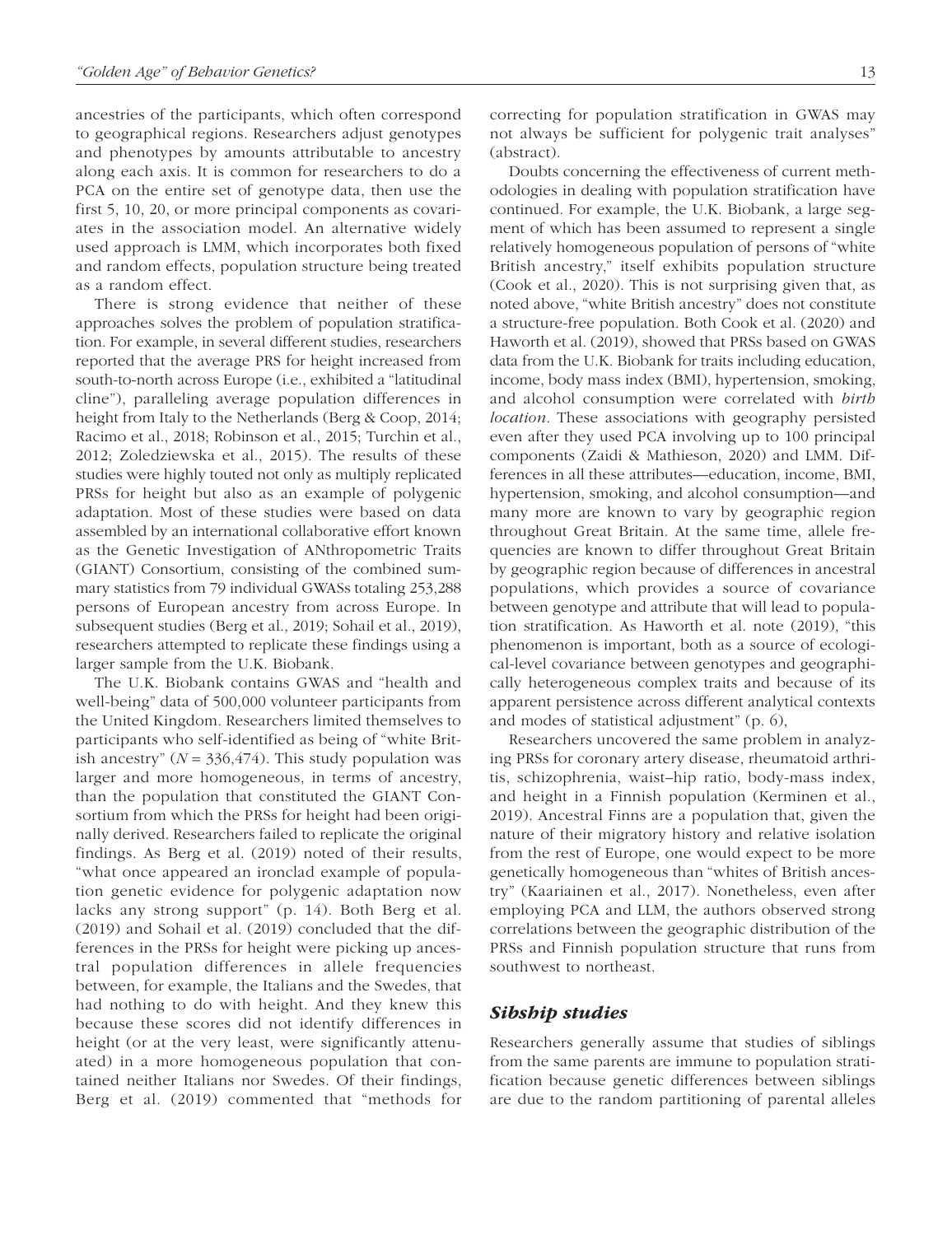ers to attempt to replicate GWASs and PRSs using family studies. Many studies have shown that when a PRS score derived from a general-population GWAS discovery sample is applied to a sibling population, the  $R^2$  significantly declines (J. J. Lee et al., 2018; Mostafavi et al., 2020; Trejo & Domingue, 2018). For example, J. J. Lee et al. (2018) noted a decline of 40% in their PRS when applied to a sibling study population. There have been numerous and at times convoluted attempts to explain this phenomenon, but the most straightforward is, in the words of Lello et al. (2020), that "at least some of the observed power in polygenic prediction among nonsibling people comes from effects such as subtle population stratification (perhaps correlated to environmental conditions or family socio-economic status)" (p. 9).

(Selzam et al., 2019). Hence, it is common for research-

Zaidi and Mathieson (2020) demonstrated that if researchers use data from a general population GWAS discovery sample and develop a PRS using a sibling training sample, population stratification persists. Researchers have started to use sibling discovery samples to overcome this problem, and such studies have shown just how inflated population-based  $R^2$  estimates are. For example, in a recent study of 159,701 siblings using sibling GWAS data (Howe et al., 2021), researchers observed that the within-sibships SNP heritability estimate for EA attenuated by 71% from the population estimate (population  $h^2 = 0.14$ ; within-sibships  $h^2 =$ 0.04), while the estimate for cognition attenuated by 46% (population  $h^2 = 0.24$ ; within-sibships  $h^2 = 0.13$ ). Reported genetic correlations (for explanation, see Pleiotropy section below) between EA and height (Valge et al., 2019) and EA and BMI (Zeng et al., 2019), when reestimated with sibship data, were close to 0. The authors of this study (Howe et al., 2021) noted that "population estimates are likely to be driven by demography [i.e., population stratification] and indirect genetic effects" (p. 7).

Are sibling and family studies completely immune from population stratification, as is commonly assumed? They are not. It is known, for example, that in so-called admixed populations, stratification can persist in sibship studies (Mersha et al., 2015; Thornton et al., 2012; Wang et al., 2016). An admixed population is one in which members have recent ancestry from two or more separate sources. For example, as an "ancestral population," African Americans arose within the past 400 years, and genome-wide ancestry estimates show averages of 73.2% African, 24.0% European, and 0.8% Native American ancestry (Bryc et al., 2015). Although persons of European ancestry are not an admixed population in this sense, the rise of multiracial and multiethnic children in the U.S. and Europe introduces admixture by degrees.

What kind of phenotypes are "income" and "EA"? According to Hill, Davies, et al. (2019), there are no risk alleles for income *per se.* Instead, there are risk alleles for attributes that are correlated with, and have a causal effect on, income:

Genetic variants do not act directly on income; instead, genetic variants are associated with partly heritable traits (such as intelligence, conscientiousness, health, etc.), which have their own complex gene-to-phenotype paths (including neural variables) and are ultimately associated with income. (p. 19)

Indeed, the idea of a phenotype "income," apart from all behaviors and features of persons that might influence it, and apart from the particular social, political, and economic institutions in which income exists and its distribution occurs, is nonsensical. Furthermore, as Hill, Davies, et al. (2019) note, any correlation between a given attribute (e.g., intelligence or health) and income is socially and historically contingent: Income could just as well depend on service to the party, and continually shifting political policies can alter, if not eliminate, the degree of correlation between income and health. The same is true of EA. The grade one completes in a particular educational system (i.e., EA), in addition to being correlated with various socioeconomic factors, is correlated with different behavioral and health-related attributes, some of which exert a causal influence on EA and may also be heritable. But "the grade one completes" is not itself a phenotype that influences the grade one completes in addition to these behavioral and physical attributes. It is for such reasons, presumably, that EA is treated as a proxy phenotype (Rietveld et al., 2014): "Educational attainment is a good proxy phenotype for cognitive performance, because cognitive performance is strongly genetically influenced and causally affects educational attainment" (p. 13791).

PRSs for proxy phenotypes such as income and EA can, presumably, predict heritable attributes with which income and EA are correlated and that exert a casual influence on them. However, income and EA are also commonly said to be "genetically correlated," not only with each other and with intelligence but also with a host of other attributes. How is this possible? Inasmuch as there is now an explosion of studies exploring genetic correlations between phenotypes, this is a question of some importance.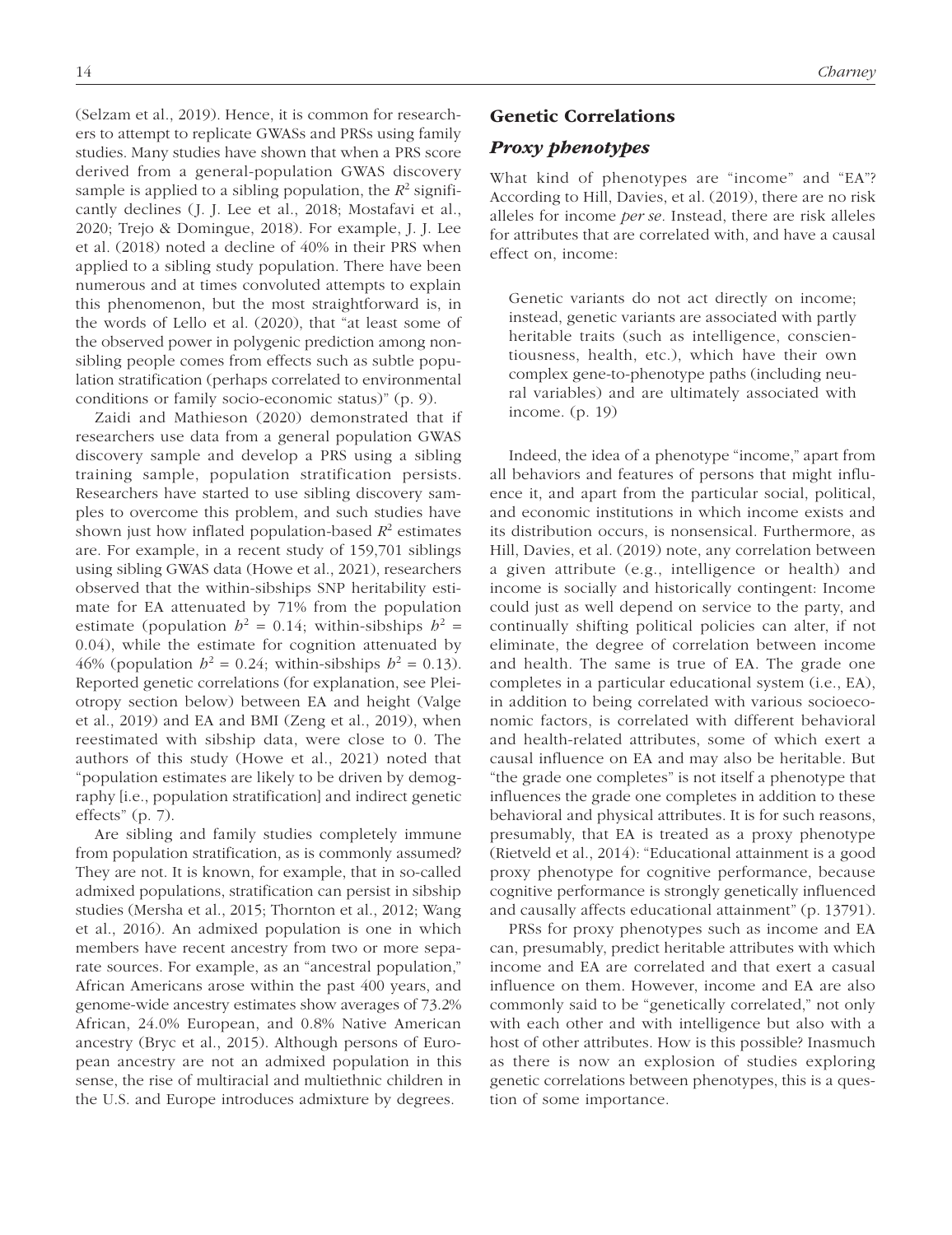

Fig. 3. Horizontal and vertical pleiotropy. In horizontal pleiotropy (a), two attributes, A and B, are correlated because they share a certain percentage of genetic risk alleles. In vertical pleiotropy (b), two attributes, A and B, are correlated not because they share genetic risk alleles, but because A has a causal influence on B. B could be heritable with its own risk alleles that are distinct from A's, or it could be nonheritable and without any risk alleles, as in the case of income. In (c), the relationship between intelligence and income is depicted as an example of vertical pleiotropy. In (d), the relationship between being a member of a specific Central European subpopulation and having a Mennonite religious affiliation is depicted as an instance of vertical pleiotropy.

# *Pleiotropy*

Genetic correlation, or "genetic overlap," is a measure of the proportion of variance that two traits share as a result of shared risk alleles (Hackinger & Zeggini, 2017). It is taken as an indication of *pleiotropy*, the phenomenon in which the same allele serves as a risk factor for two different phenotypes. Researchers typically divide pleiotropy into horizontal pleiotropy and vertical (or mediated) pleiotropy.

*Horizontal pleiotropy.* Horizontal pleiotropy (Fig. 3a) occurs when two or more traits share a certain percentage of risk alleles. It can serve as an explanation for their phenotypic correlation or co-occurrence: They co-occur because their risk alleles are shared and hence inherited together. If genetic correlations are sufficiently high, a PRS for one trait can predict a certain percentage of the variance of the correlated trait. So called cross-trait PRSs have become a popular technique to measure the genetic similarity of polygenic traits (Leppert et al., 2020; Pouget et al., 2019). In the current context, claims of genetic correlation do not concern the correlation of known risk alleles (which, it will be recalled, are not identified in GWASs). Rather, it is a correlation between marker alleles and a given trait. The marker SNPs the two traits have in common are assumed to be in LD with the same risk alleles (van Rheenen et al., 2019), but there is no way that researchers can know this to be the case.

*Vertical pleiotropy and heritability.* In contrast to horizontal pleiotropy, vertical pleiotropy (Fig. 3b) occurs when two phenotypes, A and B, are correlated not because they share risk alleles but rather because A has a causal effect on B. B may be heritable with causal-risk alleles of its own, or it may not be heritable. The latter is the type of relationship assumed, for example, by Hill, Davies, et al. (2019) between intelligence (and health) and income. Intelligence (A), which possesses (according to Hill and most others) genetic risk alleles, stands in a causal relation to income (B), which does not (Fig. 3c).5 However, calling vertical pleiotropy a form of pleiotropy is an egregious misnomer. The correlation between intelligence and income has nothing to do with shared alleles because "genetic variants do not act directly on income" (Hill, Davies, et al., 2019, p. 19). Any genetic correlation between intelligence—or anything else—and income, is *spurious*, and it is for this reason that, until recently, vertical pleiotropy was referred to as *spurious pleiotropy* (van Rheenen et al., 2019; Wagner & Zhang, 2011).

Equally misleading are claims that income and EA are *heritable*. One might object that nothing in the concept of heritability requires that a trait deemed heritable be influenced by the transmission of parental risk alleles *for that trait*. It is sufficient that a heritable trait A stands in a causal relationship to another trait B. If we are going to accept this, then it is not clear on what grounds population stratification can be considered confounding. Take the following example. The Mennonites represent a branch of the Anabaptist movement that began in northern and central Europe in the 16th century and have a well-documented migration and genealogical history. They are an ancestral population with a history of endogamy, and contemporary Mennonites exhibit distinct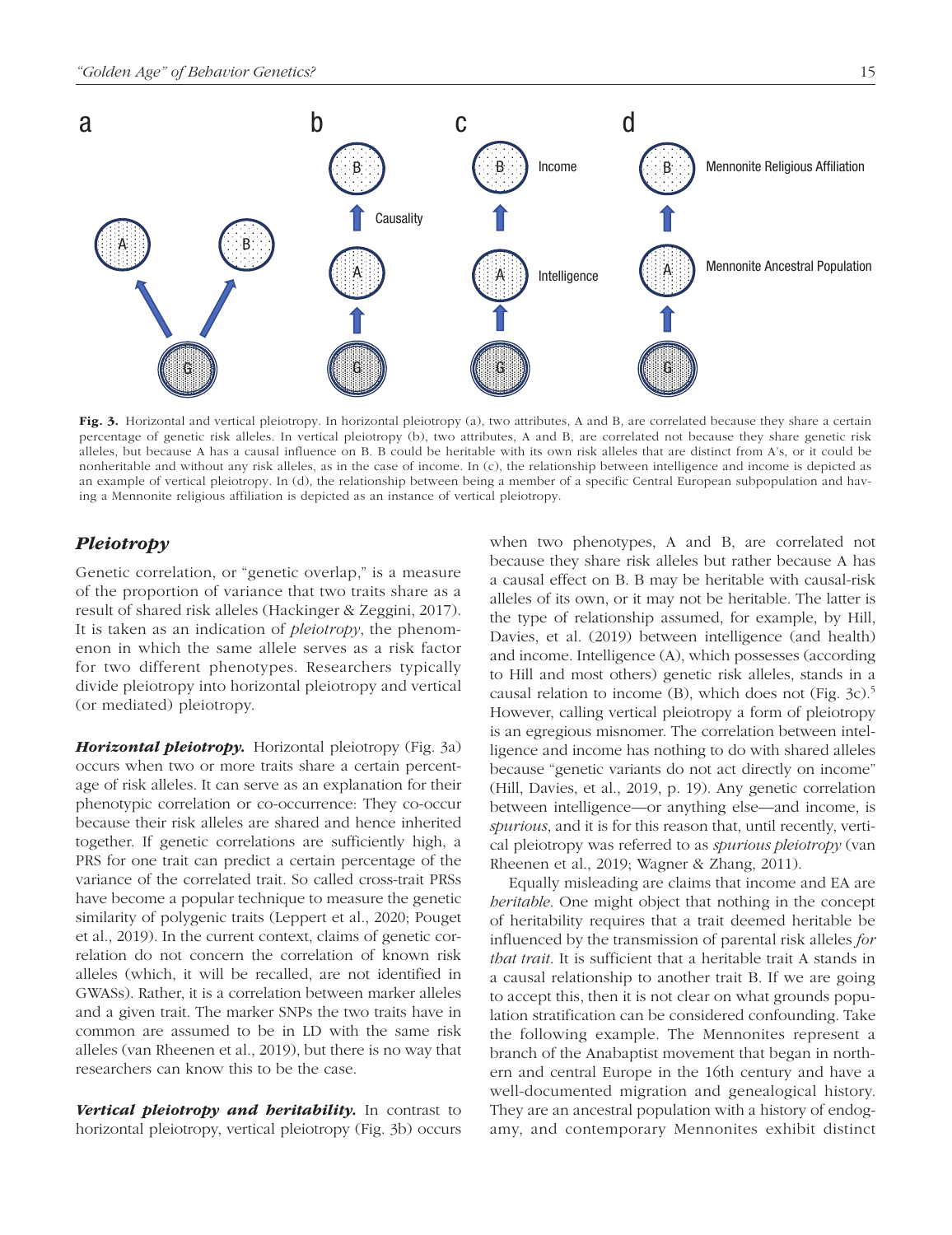population genetic characteristics, including differences in allele frequencies (Melton, 2012). Consider a PRS that predicts (B) Mennonite religious affiliation, which, presumably, is nonheritable (Fig. 3d). It predicts this because it predicts (A) being a member of the Mennonite population. Being a member of this population is heritable and has genetic risk factors. The relationship between A and B is causal. Why would we not say that being a member of the Mennonite ancestral population (A) exhibits "vertical pleiotropy" with Mennonite religious affiliation (B) and that as a result, Mennonite religious affiliation is heritable? "Religious affiliation" is often referred to as an example of one of the few human "behaviors" that is not heritable (D'Onofrio et al., 1999). Given the claim that income and EA are heritable, it is not clear why religious affiliation is not heritable.

## *An abundance of correlations*

With more genetic correlation studies have come ever more reports of genetic correlations (whether horizontal or vertical). Intelligence, for example, has been reported to be significantly positively genetically correlated with, among other things, EA, income, autism, short-sightedness, cheese intake, eating Muesli cereal, grip strength in the right hand, age at first birth, longevity, parental longevity, voting behavior, anorexia nervosa, wearing glasses or contact lenses, subjective well-being, intracranial volume, height, drinking ground coffee, belonging to a religious group as a leisure activity, and iron and magnesium levels, and to be negatively correlated<sup>6</sup> with type 2 diabetes, schizophrenia, hyperopia, bipolar disorder, Alzheimer's disease, obesity/BMI, number of children, neuroticism, major depressive disorder, coronary artery disease, heart attack, ischemic and large vessel disease stroke, bipolar disorder, attention-deficit/hyperactivity disorder, osteoarthritis, hypertension, levels of C-reactive protein (a protein made in response to inflammation), and lung cancer (Aaroe et al., 2021; Abbott et al., 2021; Davies et al., 2018; Engen et al., 2020; Hagenaars et al., 2016; Hill, Davies, et al., 2019; Hill, Marioni, et al., 2019; Ligthart et al., 2018; Savage et al., 2018; Valge et al., 2019; Y. Zhao, Ning, et al., 2019). Given the number of correlations, when researchers claim that a PRS predicts intelligence, how do they know they are predicting *intelligence* (however precisely this is measured) and not one or more of the above?

Many findings of genetic correlations are contradictory and/or have not been consistently replicated. For example, Engen et al. (2020) report no negative genetic correlation between intelligence and schizophrenia; Hill, Davies, et al. (2019) report no genetic correlation between intelligence and subjective well-being; and Hill, Marioni, et al. (2019) report no negative genetic correlation between intelligence and bipolar disorder. In a study using sibship data, Howe et al. (2021), report no genetic correlation between intelligence and height, BMI, and levels of C-reactive protein. It is often assumed that high genetic correlations entail high phenotypic correlations (an assumption known as "Cheverud's conjecture" [Cheverud, 1988]). But such need not be the case. For example, in a study of assorted psychiatric conditions, Roelfs et al. (2021) noted that a large portion of significant genetic correlation occurred between attributes that were phenotypically uncorrelated. This might help explain seemingly contradictory findings. For example, researchers have reported a positive genetic correlation between autism and EA (Grove et al., 2019), although phenotypically, the correlation is negative (Toft et al., 2021). Autism has also been genetically correlated, in different studies, with both higher intelligence (Bulik-Sullivan et al., 2015; Clarke et al., 2016) and intellectual disability (Jensen et al., 2020). A phenotype may show a positive genetic correlation with one of two genetically correlated traits and a negative correlation with the other. For example, schizophrenia is frequently reported to be genetically correlated with lower general cognitive function and higher EA (Lam et al., 2019; Ohi et al., 2018; Savage et al., 2018), even though higher general cognitive function and higher EA are reported to be highly genetically and phenotypically correlated.

### Conclusion

It has been argued that many of the same problematic research practices that undermined CGA studies persist in the era of GWASs. Some of them, such as data mining without statistical correction and unrestrained researcher degrees of freedom, are, for the most part, no longer seen as problematic. Replication studies have failed to consistently find the same results, a problem compounded by a lack of clarity as to what counts as replication in the first place. Population stratification is often cited as one of the reasons for the failure of CGA studies (Cardon & Palmer, 2003), and there is overwhelming evidence that bias due to population stratification persists as well. It should not be surprising that techniques designed to deal with correlations involving a single allele are ineffective when dealing with tens of millions of alleles. The CGA study era was characterized by claims that transcended the available knowledge. Currently, however, researchers do not hesitate to propose genetic neuronal pathways underlying variation in complex behaviors without knowing what the genetic risk factors are; or they assume that two genetically correlated traits share not only the same marker SNPs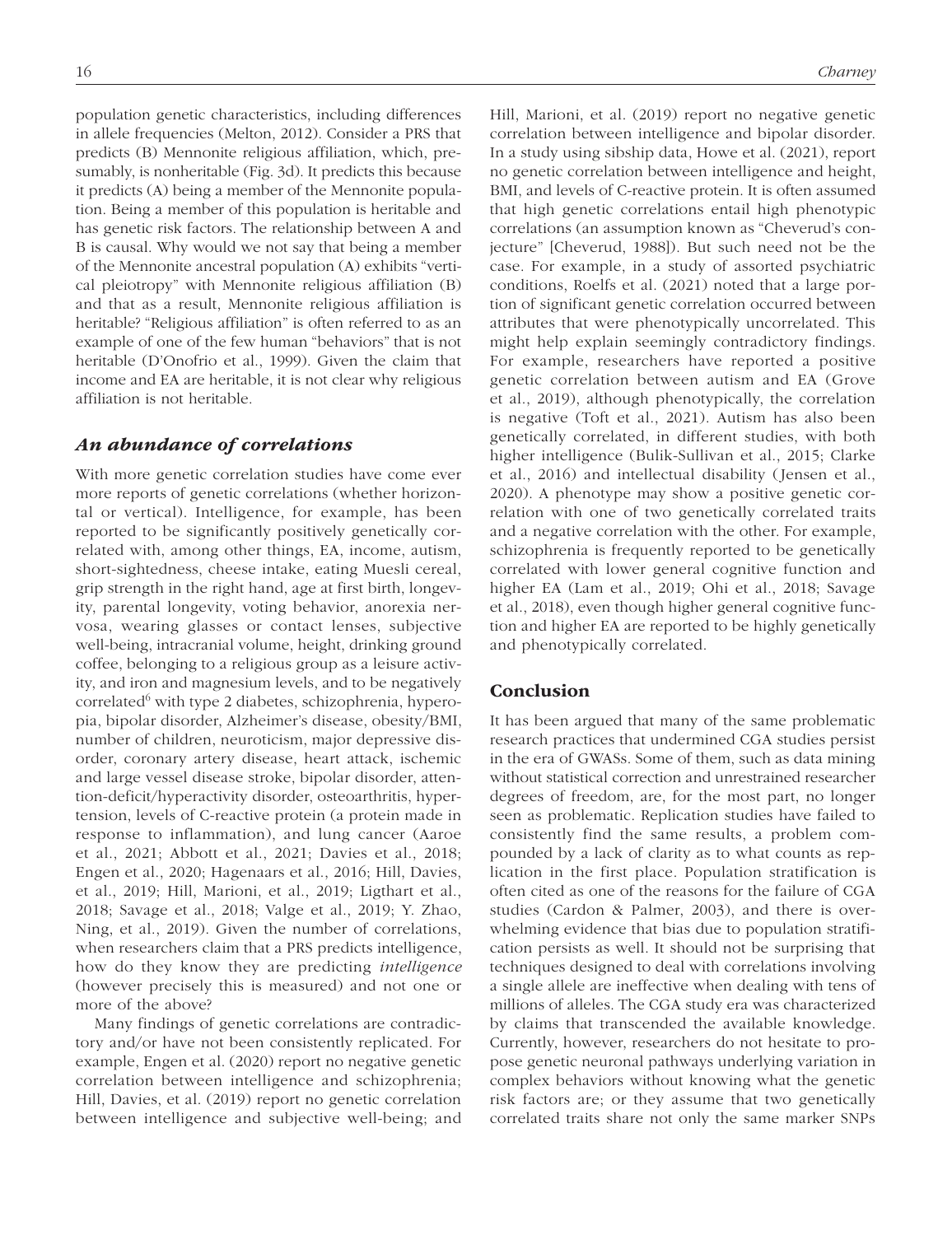but also the same risk alleles in LD with them. As new sources of bias are uncovered and researchers attempt to deal with them, the fraction of heritability explained by SNPs goes down, not up. The "excessive pleiotropy" of the CGA study era concerned only a handful of polymorphisms. But the proliferating numbers of genetic correlations reported in the GWAS era do not seem any more biologically plausible, despite involving thousands to millions of alleles. It also raises the question of how researchers know that their PRSs are, in fact, predicting what they claim they are. Finally, it matters whether a social aspect of a person such as income or EA is heritable or is correlated with—because it is influenced by—a heritable characteristic (e.g., chronic illness). Heritability by association is no more a scientific principle than guilt by association is a moral one.

Researchers employ the tools of modern genetic research in service of Fisher's century-old model. This model, however, is not up to the task of serving as a guide for identifying (for the most part still hypothetical) risk alleles. Using this model is like trying to use Newtonian physics to study objects traveling at the speed of light. Current GWASs are focused almost exclusively on finding additive effects when recent molecular—as opposed to statistical—evidence indicates that biological systems are anything but additive; that is, they are characterized by widespread epistasis or G × G interactions (Miton et al., 2021; Reddy & Desai, 2021). Nothing points to the limitations of Fisher's model more clearly than supposed "genetic correlations." To assume that *X*% of alleles shared between two phenotypes entails *X*% of shared risk reduces biological causation to a matter of counting. To take the presence of an allele as equal to its assumed fractional additive effect is to ignore the genetic, epigenetic, and environmental "background" and the interactive biological system within which allelic effects come to be in the first place. Most of the statistical algorithms employed in the GWAS era depend on the assumption that potentially highly disruptive phenomena such as LRLD, de novo CNVs, extrachromosomal circular DNA, polyploidy, somatic mosaicism, and cryptic population structure are absent, even though we know they are widespread. Of course, much more needs to be said about these matters than can be said here.

In describing what he calls the "gloomy prospect" for using GWAS to find alleles underlying heritability, Turkheimer commented (2016):

EA and divorce are not discernible entities at a genetic level of analysis. What we will see instead is a proliferation of small, diverse, contingent findings that do not accumulate into coherent scientific theories. These will not be robust findings

Turkheimer was right. There is little evidence that current approaches have either advanced our knowledge of how genes contribute to complex behaviors or given us new tools to predict them.

#### Transparency

*Action Editor:* Laura A. King

*Editor:* Laura A. King

*Declaration of Conflicting Interests*

The author(s) declared that there were no conflicts of interest with respect to the authorship or the publication of this article.

## ORCID iD

Evan Charney D <https://orcid.org/0000-0001-7884-7410>

#### **Notes**

1. The terms *attributes*, *traits*, and *phenotypes* will be used interchangeably. The use of the term *phenotype* is not intended, for the most part, to imply an assumption of the existence of a corresponding genotype.

2. For a list of some of the phenotypes reported to be associated with polymorphisms of *MAOA*, *5HTT*, *DRD2*, and *DRD4*, see Charney (2012).

3. The rs number is an accession number used by researchers and databases to refer to specific SNPs. It stands for Reference SNP cluster ID.

4. See the "SNPs per Study" and "Table SNPs > 1 studies" tab in the Supplemental Material. The data for all these studies are available online at GWAS Catalog [\(https://www.ebi.ac.uk/](https://www.ebi.ac.uk/gwas/) [gwas/\)](https://www.ebi.ac.uk/gwas/).

5. Researchers generally treat the causal relationship between intelligence and income/EA in the same manner: (Heritable) intelligence can be a cause of variation in EA, but variation in EA is not considered a possible cause of variation in intelligence, despite a good deal of evidence to the contrary (Hegelund et al., 2020; Kremen et al., 2019; Leist et al., 2021). If both intelligence and EA influenced each other, they would stand in a relationship of reciprocal or bidirectional causation. 6. A negative genetic correlation indicates that individuals with high genotypic values for trait A tend to have low genotypic values for trait B.

#### References

Aaroe, L., Appadurai, V., Hansen, K. M., Schork, A. J., Werge, T., Mors, O., Borglum, A. D., Hougaard, D. M., Nordentoft, M., Mortensen, P. B., Thompson, W. K., Buil, A., Agerbo, E., & Petersen, M. B. (2021). Genetic predictors of educational attainment and intelligence test performance predict voter turnout. *Nature Human Behavior*, *5*, 281–291. <https://doi.org/10.1038/s41562-020-00952-2>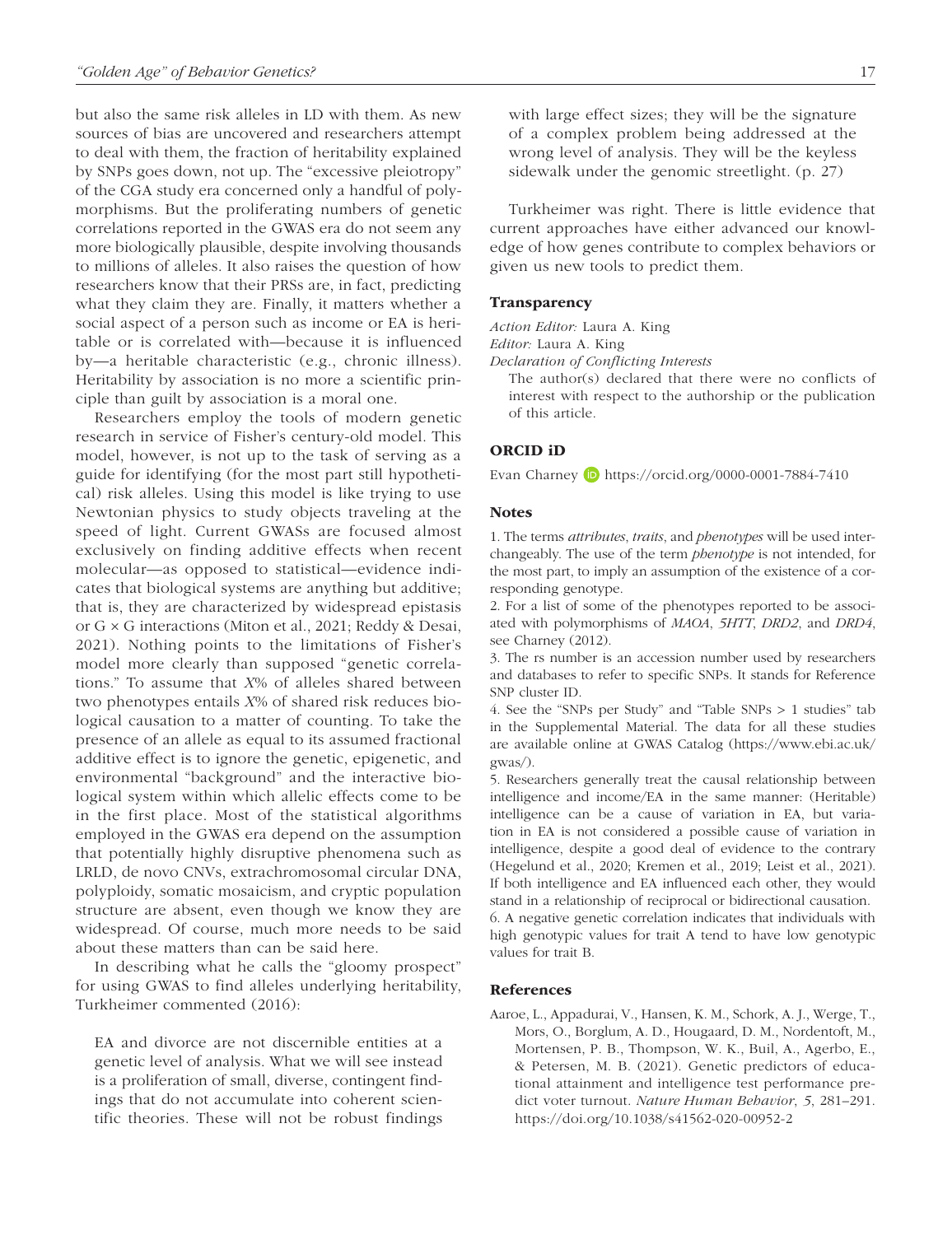- Abbott, L., Neale, B., & Palmer, D. (2021). *Genetic correlation between traits and disorders in the UK Biobank*. [https://](https://ukbb-rg.hail.is/) [ukbb-rg.hail.is/](https://ukbb-rg.hail.is/)
- Ain, Q., Schmeer, C., Wengerodt, D., Witte, O. W., & Kretz, A. (2020). Extrachromosomal circular DNA: Current knowledge and implications for CNS aging and neurodegeneration. *International Journal of Molecular Sciences*, *21*(7), Article 2477. <https://doi.org/10.3390/ijms21072477>
- Altman, N., & Krzywinski, M. (2018). The curse(s) of dimensionality. *Nature Methods*, *15*(6), 399–400. [https://doi](https://doi.org/10.1038/s41592-018-0019-x) [.org/10.1038/s41592-018-0019-x](https://doi.org/10.1038/s41592-018-0019-x)
- Bauder, R. A., Herland, M., & Khoshgoftaar, T. M. (2019). Evaluating model predictive performance: A Medicare fraud detection case study 2019. In *2019 IEEE 20th International Conference on Information Reuse and Integration for Data Science* (IRI). Institute of Electrical and Electronics Engineers. <https://doi.org/10.1109/IRI.2019.00016>
- Beaver, K. M., Wright, J. P., DeLisi, M., & Vaughn, M. G. (2012). Dopaminergic polymorphisms and educational achievement: Results from a longitudinal sample of Americans. *Developmental Psychology*, *48*(4), 932–938. <https://doi.org/10.1037/a0026313>
- Berg, J. J., & Coop, G. (2014). A population genetic signal of polygenic adaptation. *PLOS Genetics*, *10*(8), Article e1004412. <https://doi.org/10.1371/journal.pgen.1004412>
- Berg, J. J., Harpak, A., Sinnott-Armstrong, N., Joergensen, A. M., Mostafavi, H., Field, Y., Boyle, E. A., Zhang, X., Racimo, F., Pritchard, J. K., & Coop, G. (2019). Reduced signal for polygenic adaptation of height in UK Biobank. *eLife*, *2019*(8), Article e39725. [https://doi.org/10.7554/](https://doi.org/10.7554/eLife.39725) [eLife.39725](https://doi.org/10.7554/eLife.39725)
- Border, R., Johnson, E. C., Evans, L. M., Smolen, A., Berley, N., Sullivan, P. F., & Keller, M. C. (2019). No support for historical candidate gene or candidate gene-by-interaction hypotheses for major depression across multiple large samples. *American Journal of Psychiatry*, *176*(5), 376– 387. <https://doi.org/10.1176/appi.ajp.2018.18070881>
- Breuss, M. A. (2020). *Somatic mosaicism in the mature brain reveals clonal cellular distributions during cortical development*. bioRxiv. [https://www.biorxiv.org/content/10.11](https://www.biorxiv.org/content/10.1101/2020.08.10.244814v1) [01/2020.08.10.244814v1](https://www.biorxiv.org/content/10.1101/2020.08.10.244814v1)
- Brooks-Crozier, J. (2011). The nature and nurture of violenceearly intervention services for the families of MAOA-low children as a means to reduce violent crime and the costs of violent crime. *Connecticut Law Review*, *140*, 531–573. [https://opencommons.uconn.edu/law\\_review/140/](https://opencommons.uconn.edu/law_review/140/)
- Bryc, K., Durand, E. Y., Macpherson, J. M., Reich, D., & Mountain, J. L. (2015). The genetic ancestry of African Americans, Latinos, and European Americans across the United States. *American Journal of Human Genetics*, *96*(1), 37–53. <https://doi.org/10.1016/j.ajhg.2014.11.010>
- Bulik-Sullivan, B., Finucane, H. K., Anttila, V., Gusev, A., Day, F. R., Loh, P. R. ReproGen Consortium, Psychiatric Genomics Consortium, Genetic Consortium for Anorexia Nervosa of the Wellcome Trust Case Control Consortium 3, Duncan, L., Perry, J. R., Patterson, N., Robinson, E. B., Daly, M. J., Price, A. L., & Neale, B. M. (2015). An atlas of genetic correlations across human diseases and traits. *Nature Genetics*, *47*(11), 1236–1241. [https://doi](https://doi.org/10.1038/ng.3406) [.org/10.1038/ng.3406](https://doi.org/10.1038/ng.3406)
- Bush, W. S., & Moore, J. H. (2012). Genome-wide association studies. *PLOS Computational Biology*, *8*(12), Article e1002822. <https://doi.org/10.1371/journal.pcbi.1002822>
- Cardon, L. R., & Palmer, L. J. (2003). Population stratification and spurious allelic association. *Lancet*, *361*(9357), 598–604. [https://doi.org/10.1016/s0140-6736\(03\)12520-2](https://doi.org/10.1016/s0140-6736(03)12520-2)
- Caspi, A., McClay, J., Moffitt, T. E., Mill, J., Martin, J., Craig, I. W., Taylor, A., & Poulton, R. (2002). Role of genotype in the cycle of violence in maltreated children. *Science*, *297*(5582), 851–854. [https://doi.org/10.1126/](https://doi.org/10.1126/science.1072290) [science.1072290](https://doi.org/10.1126/science.1072290)
- Chabris, C. F., Hebert, B. M., Benjamin, D. J., Beauchamp, J., Cesarini, D., van der Loos, M., Johannesson, M., Magnusson, P. K., Lichtenstein, P., Atwood, C. S., Freese, J., Hauser, T. S., Hauser, R. M., Christakis, N., & Laibson, D. (2012). Most reported genetic associations with general intelligence are probably false positives. *Psychological Science*, *23*(11), 1314–1323. [https://doi](https://doi.org/10.1177/0956797611435528) [.org/10.1177/0956797611435528](https://doi.org/10.1177/0956797611435528)
- Charney, E. (2012). *4 genes predict everything*. [https://rb.gy/](https://rb.gy/zx9fd7) [zx9fd7](https://rb.gy/zx9fd7)
- Charney, E., & English, W. (2012). Candidate genes and political behavior. *American Political Science Review*, *106*(1), 1–34. <https://doi.org/10.1017/s0003055411000554>
- Cheverud, J. M. (1988). A comparison of genetic and phenotypic correlations. *Evolution*, *42*(5), 958–968. [https://doi](https://doi.org/10.1111/j.1558-5646.1988.tb02514.x) [.org/10.1111/j.1558-5646.1988.tb02514.x](https://doi.org/10.1111/j.1558-5646.1988.tb02514.x)
- Choi, S. W., Mak, T. S., & O'Reilly, P. F. (2020). Tutorial: A guide to performing polygenic risk score analyses. *Nature Protocols*, *15*(9), 2759–2772. [https://doi.org/10.1038/](https://doi.org/10.1038/s41596-020-0353-1) [s41596-020-0353-1](https://doi.org/10.1038/s41596-020-0353-1)
- Clarke, T.-K., Lupton, M. K., Fernandez-Pujals, A. M., Starr, J., Davies, G., Cox, S., Pattie, A., Liewald, D. C., Hall, L. S., MacIntyre, D. J., Smith, B. H., Hocking, L. J., Padmanabhan, S., Thomson, P. A., Hayward, C., Hansell, N. K., Montgomery, G. W., Medland, S. E., Martin, N. G., . . . McIntosh, A. M. (2016). Common polygenic risk for autism spectrum disorder (ASD) is associated with cognitive ability in the general population. *Molecular Psychiatry*, *21*(3), 419–425.<https://doi.org/10.1038/mp.2015.12>
- Cook, J. P., Mahajan, A., & Morris, A. P. (2020). Fine-scale population structure in the UK Biobank: Implications for genome-wide association studies. *Human Molecular Genetics*, *29*(16), 2803–2811. [https://doi.org/10.1093/](https://doi.org/10.1093/hmg/ddaa157) [hmg/ddaa157](https://doi.org/10.1093/hmg/ddaa157)
- Daniil, G., Fernandes-Rosa, F. L., Chemin, J., Blesneac, I., Beltrand, J., Polak, M., Jeunemaitre, X., Boulkroun, S., Amar, L., Strom, T. M., Lory, P., & Zennaro, M. C. (2016). CACNA1H mutations are associated with different forms of primary aldosteronism. *EBioMedicine*, *13*, 225–236. <https://doi.org/10.1016/j.ebiom.2016.10.002>
- Davies, G., Lam, M., Harris, S. E., Trampush, J. W., Luciano, M., Hill, W. D., Hagenaars, S. P., Ritchie, S. J., Marioni, R. E., Fawns-Ritchie, C., Liewald, D. C. M., Okely, J. A., Ahola-Olli, A. V., Barnes, C. L. K., Bertram, L., Bis, J. C., Burdick, K. E., Christoforou, A., DeRosse, P., . . . Deary, I. J. (2018). Study of 300,486 individuals identifies 148 independent genetic loci influencing general cognitive function. *Nature Communications*, *9*(1), Article 2098. [https://doi](https://doi.org/10.1038/s41467-018-04362-x) [.org/10.1038/s41467-018-04362-x](https://doi.org/10.1038/s41467-018-04362-x)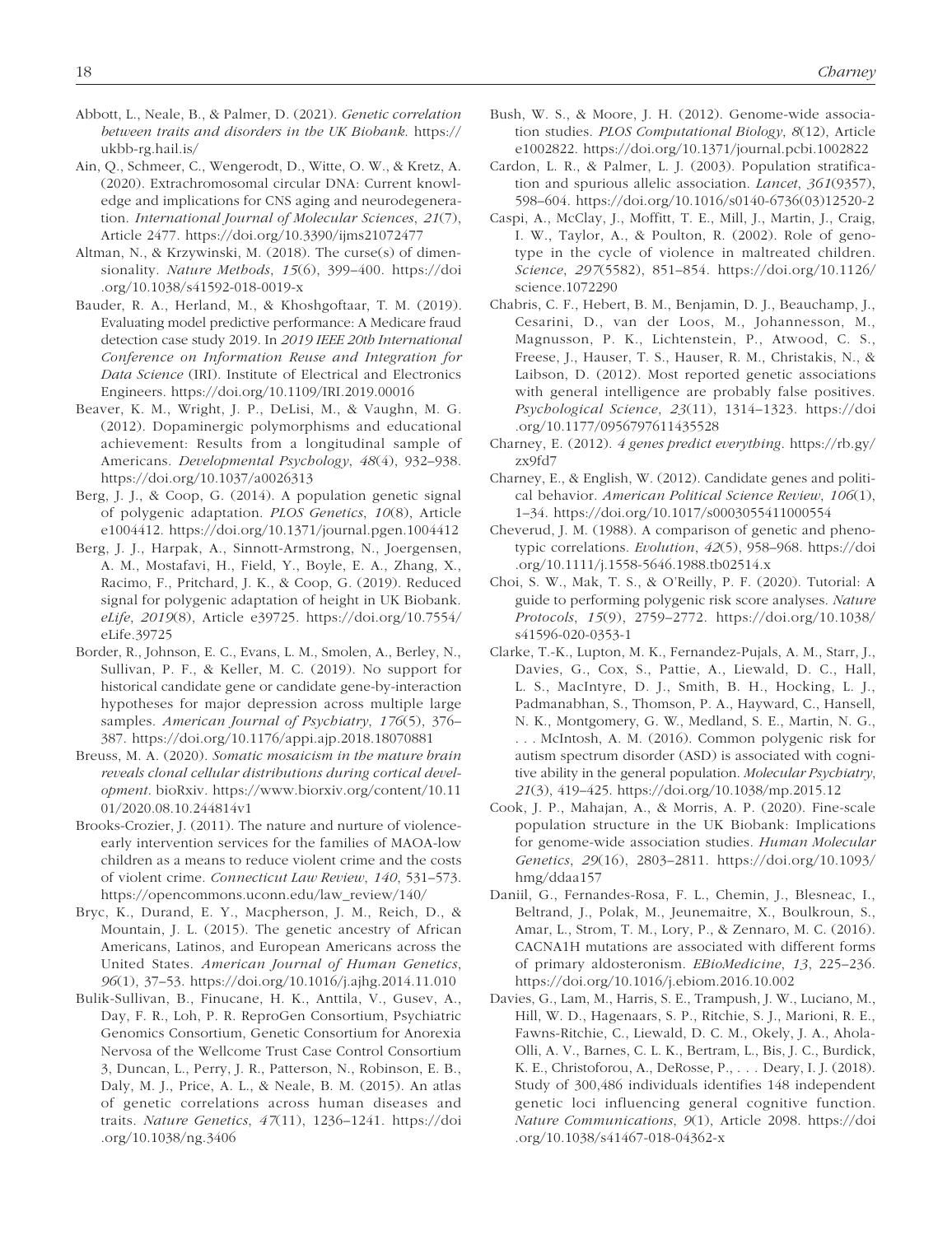- Denno, D. W. (2011). Courts' increasing consideration of behavioral genetics evidence in criminal cases: Results of a longitudinal study. *Michigan State Law Review*, *2011*, 967–1047. [https://papers.ssrn.com/sol3/papers](https://papers.ssrn.com/sol3/papers.cfm?abstract_id=2065523) [.cfm?abstract\\_id=2065523](https://papers.ssrn.com/sol3/papers.cfm?abstract_id=2065523)
- D'Onofrio, B. M., Eaves, L. J., Murrelle, L., Maes, H. H., & Spilka, B. (1999). Understanding biological and social influences on religious affiliation, attitudes, and behaviors: A behavior genetic perspective. *Journal of Personality*, *67*(6), 953–984.<https://doi.org/10.1111/1467-6494.00079>
- Duncan, L., Shen, H., Gelaye, B., Meijsen, J., Ressler, K., Feldman, M., Peterson, R., & Domingue, B. (2019). Analysis of polygenic risk score usage and performance in diverse human populations. *Nature Communications*, *10*(1), Article 3328. [https://doi.org/10.1038/s41467-019-](https://doi.org/10.1038/s41467-019-11112-0) [11112-0](https://doi.org/10.1038/s41467-019-11112-0)
- Duncan, L. E., & Keller, M. C. (2011). A critical review of the first 10 years of candidate gene-by-environment interaction research in psychiatry. *American Journal of Psychiatry*, *168*(10), 1041–1049. [https://doi.org/10.1176/](https://doi.org/10.1176/appi.ajp.2011.11020191) [appi.ajp.2011.11020191](https://doi.org/10.1176/appi.ajp.2011.11020191)
- Dunkel, C. S., Woodley of Menie, M. A., Pallesen, J., & Kirkegaard, E. O. W. (2019). Polygenic scores mediate the Jewish phenotypic advantage in educational attainment and cognitive ability compared with Catholics and Lutherans. *Evolutionary Behavioral Sciences*, *13*(4), 366– 375. <https://doi.org/10.1037/ebs0000158>
- Engen, M. J., Lyngstad, S. H., Ueland, T., Simonsen, C. E., Vaskinn, A., Smeland, O., Bettella, F., Lagerberg, T. V., Djurovic, S., Andreassen, O. A., & Melle, I. (2020). Polygenic scores for schizophrenia and general cognitive ability: Associations with six cognitive domains, premorbid intelligence, and cognitive composite score in individuals with a psychotic disorder and in healthy controls. *Translational Psychiatry*, *10*(1), Article 416. [https://doi](https://doi.org/10.1038/s41398-020-01094-9) [.org/10.1038/s41398-020-01094-9](https://doi.org/10.1038/s41398-020-01094-9)
- Eurostat. (n.d.). *Population by educational attainment level, sex and age (%) - main indicators*. Retrieved on August 1, 2021, from [https://appsso.eurostat.ec.europa.eu/nui/](https://appsso.eurostat.ec.europa.eu/nui/show.do?dataset=edat_lfse_03&lang=en) [show.do?dataset=edat\\_lfse\\_03&lang=en](https://appsso.eurostat.ec.europa.eu/nui/show.do?dataset=edat_lfse_03&lang=en)
- Farrell, M. S., Werge, T., Sklar, P., Owen, M. J., Ophoff, R. A., O'Donovan, M. C., Corvin, A., Cichon, S., & Sullivan, P. F. (2015). Evaluating historical candidate genes for schizophrenia. *Molecular Psychiatry*, *20*(5), 555–562. [https://](https://doi.org/10.1038/mp.2015.16) [doi.org/10.1038/mp.2015.16](https://doi.org/10.1038/mp.2015.16)
- Fiedorowicz, J. G., Moser, D. J., Hynes, S. M., Beglinger, L. J., Schultz, S. K., & Ellingrod, V. L. (2007). LA allelic heterozygosity of the 5HTTLPR polymorphism is associated with higher cognitive function and lower interpersonal sensitivity. *Psychiatric Genetics*, *17*(1), 3–4. [https://doi](https://doi.org/10.1097/YPG.0b013e328010f498) [.org/10.1097/YPG.0b013e328010f498](https://doi.org/10.1097/YPG.0b013e328010f498)
- Fisher, R. A. S. (1990). *The genetical theory of natural selection*. The Clarendon Press. (Original work published 1930)
- Flint, J., Greenspan, R. J., & Kendler, K. S. (2020). *How genes influence behavior*. Oxford University Press.
- Fowler, J. H., & Dawes, C. T. (2008). Two genes predict voter turnout. *The Journal of Politics*, *70*(3), 579–594. [https://](https://doi.org/10.1017/s0022381608080638) [doi.org/10.1017/s0022381608080638](https://doi.org/10.1017/s0022381608080638)
- Frydman, C., Camerer, C., Bossaerts, P., & Rangel, A. (2011). MAOA-L carriers are better at making optimal financial decisions under risk. *Proceedings of the Royal Society B: Biological Science*, *278*(1714), 2053–2059. [https://doi](https://doi.org/10.1098/rspb.2010.2304) [.org/10.1098/rspb.2010.2304](https://doi.org/10.1098/rspb.2010.2304)
- Gan, P., Patterson, M., & Sucov, H. M. (2020). Cardiomyocyte polyploidy and implications for heart regeneration. *Annual Review of Physiology*, *82*, 45–61. [https://doi](https://doi.org/10.1146/annurev-physiol-021119-034618) [.org/10.1146/annurev-physiol-021119-034618](https://doi.org/10.1146/annurev-physiol-021119-034618)
- Gao, W., Baumgartel, K. L., & Alexander, S. A. (2020). The gut microbiome as a component of the gut-brain axis in cognitive health. *Biological Research for Nursing*, *22*(4), 485–494. <https://doi.org/10.1177/1099800420941923>
- Grove, J., Ripke, S., Als, T. D., Mattheisen, M., Walters, R. K., Won, H., Pallesen, J., Agerbo, E., Andreassen, O. A., Anney, R., Awashti, S., Belliveau, R., Bettella, F., Buxbaum, J. D., Bybjerg-Grauholm, J., Baekvad-Hansen, M., Cerrato, F., Chambert, K., Christensen, J. H., . . . Borglum, A. D. (2019). Identification of common genetic risk variants for autism spectrum disorder. *Nature Genetics*, *51*(3), 431–444. <https://doi.org/10.1038/s41588-019-0344-8>
- Hackinger, S., & Zeggini, E. (2017). Statistical methods to detect pleiotropy in human complex traits. *Open Biology*, *7*(11), Article 170125.<https://doi.org/10.1098/rsob.170125>
- Hagenaars, S. P., Harris, S. E., Davies, G., Hill, W. D., Liewald, D. C., Ritchie, S. J., Marioni, R. E., Fawns-Ritchie, C., Cullen, B., Malik, R., Metastroke Consortium, I. C., f, B. P. G., SpiroMeta, C. Charge Consortium Pulmonary Group, C. C. A.,Longevity, G., Worrall, B. B., Sudlow, C. L., Wardlaw, J. M., Gallacher, J., Pell, J., . . . Deary, I. J. (2016). Shared genetic aetiology between cognitive functions and physical and mental health in UK Biobank (*N*=112 151) and 24 GWAS consortia. *Molecular Psychiatry*, *21*(11), 1624–1632. [https://doi.org/10.1038/](https://doi.org/10.1038/mp.2015.225) [mp.2015.225](https://doi.org/10.1038/mp.2015.225)
- Harden, K. P. (2021). "Reports of my death were greatly exaggerated": Behavior genetics in the postgenomic era. *Annual Review of Psychology*, *72*, 37–60. [https://doi](https://doi.org/10.1146/annurev-psych-052220-103822) [.org/10.1146/annurev-psych-052220-103822](https://doi.org/10.1146/annurev-psych-052220-103822)
- Haworth, S., Mitchell, R., Corbin, L., Wade, K. H., Dudding, T., Budu-Aggrey, A., Carslake, D., Hemani, G., Paternoster, L., Smith, G. D., Davies, N., Lawson, D. J., & Timpson, N. J. (2019). Apparent latent structure within the UK Biobank sample has implications for epidemiological analysis. *Nature Communications*, *10*(1), Article 333. [https://doi](https://doi.org/10.1038/s41467-018-08219-1) [.org/10.1038/s41467-018-08219-1](https://doi.org/10.1038/s41467-018-08219-1)
- Hegelund, E. R., Grønkjær, M., Osler, M., Dammeyer, J., Flensborg-Madsen, T., & Mortensen, E. L. (2020). The influence of educational attainment on intelligence. *Intelligence*, *78*, Article 101419. [https://doi.org/10.1016/](https://doi.org/10.1016/j.intell.2019.101419) [j.intell.2019.101419](https://doi.org/10.1016/j.intell.2019.101419)
- Hewitt, J. K. (2012). Editorial policy on candidate gene association and candidate gene-by-environment interaction studies of complex traits. *Behavior Genetics*, *42*(1), 1–2. <https://doi.org/10.1007/s10519-011-9504-z>
- Hill, W. D., Davies, N. M., Ritchie, S. J., Skene, N. G., Bryois, J., Bell, S., Di Angelantonio, E., Roberts, D. J., Xueyi, S., Davies, G., Liewald, D. C. M., Porteous, D. J., Hayward, C., Butterworth, A. S., McIntosh, A. M., Gale, C. R., & Deary, I. J.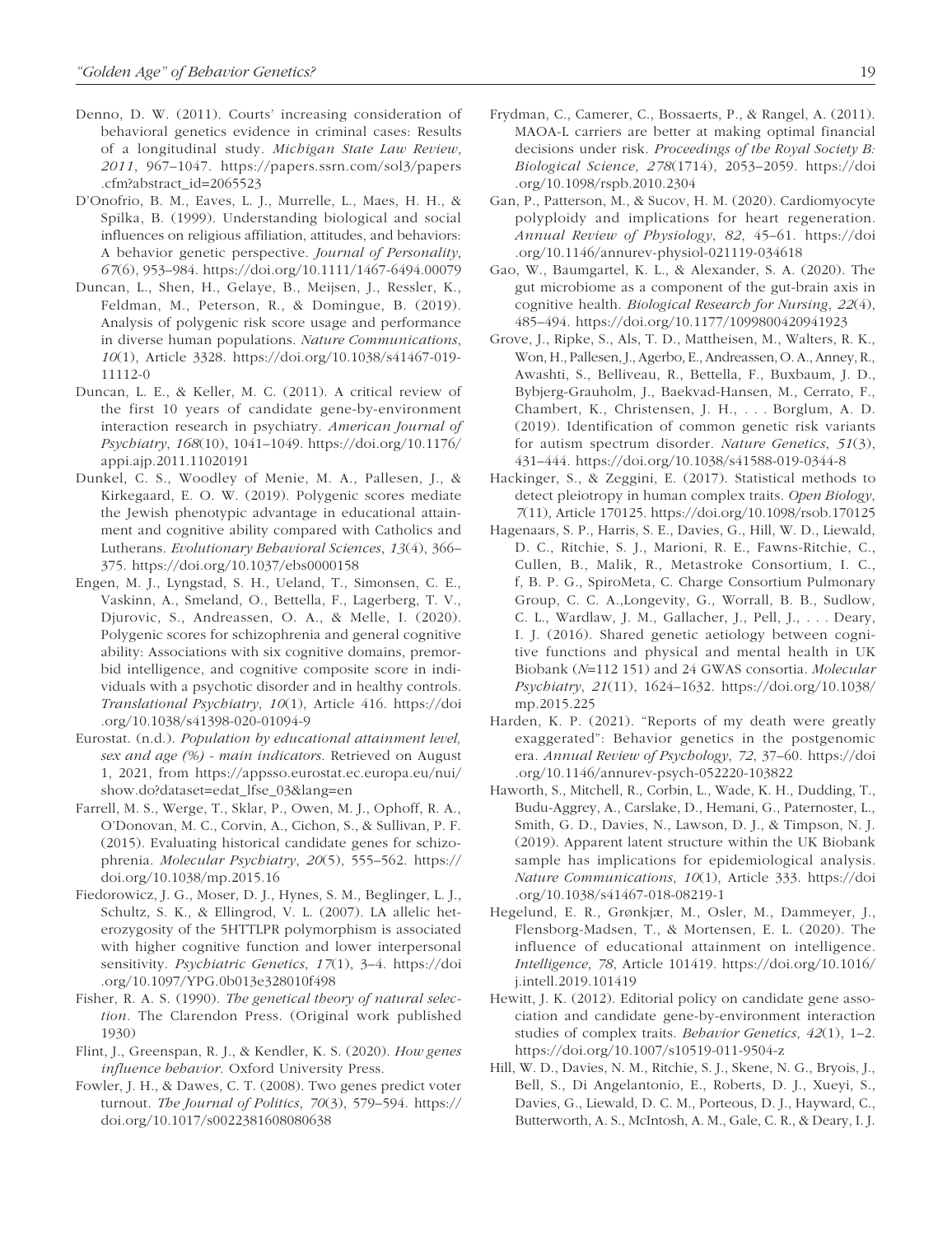(2019). Genome-wide analysis identifies molecular systems and 149 genetic loci associated with income. *Nature Communications*, *10*(1), Article 5741. [https://doi](https://doi.org/10.1038/s41467-019-13585-5) [.org/10.1038/s41467-019-13585-5](https://doi.org/10.1038/s41467-019-13585-5)

- Hill, W. D., Marioni, R. E., Maghzian, O., Ritchie, S. J., Hagenaars, S. P., McIntosh, A. M., Gale, C. R., Davies, G., & Deary, I. J. (2019). A combined analysis of genetically correlated traits identifies 187 loci and a role for neurogenesis and myelination in intelligence. *Molecular Psychiatry*, *24*(2), 169–181. [https://doi.org/10.1038/](https://doi.org/10.1038/s41380-017-0001-5) [s41380-017-0001-5](https://doi.org/10.1038/s41380-017-0001-5)
- Howe, L. J., Nivard, M. G., Morris, T. T., Hansen, A. F., Rasheed, H., Cho, Y., Chittoor, G., Lind, P. A., Palviainen, T., van der Zee, M. D., Cheesman, R., Mangino, M., Wang, Y., Li, S., Klaric, L., Ratliff, S. M., Bielak, L. F., Nygaard, M., Reynolds, C. A., . . . Davies, N. M. (2021). *Withinsibship GWAS improve estimates of direct genetic effects*. bioRxiv 2021.2003.2005.433935. [https://doi.org/10.1101/](https://doi.org/10.1101/2021.03.05.433935) [2021.03.05.433935](https://doi.org/10.1101/2021.03.05.433935)
- Iourov, I. Y., Vorsanova, S. G., & Yurov, Y. B. (2019). The variome concept: Focus on CNVariome. *Molecular Cytogenetics*, *12*, Article 52. [https://doi.org/10.1186/s13039-](https://doi.org/10.1186/s13039-019-0467-8) [019-0467-8](https://doi.org/10.1186/s13039-019-0467-8)
- Jensen, M., Smolen, C., & Girirajan, S. (2020). Gene discoveries in autism are biased towards comorbidity with intellectual disability. *Journal of Medical Genetics*, *57*(9), 647–652.<https://doi.org/10.1136/jmedgenet-2019-106476>
- Kaariainen, H., Muilu, J., Perola, M., & Kristiansson, K. (2017). Genetics in an isolated population like Finland: A different basis for genomic medicine? *Journal of Community Genetics*, *8*(4), 319–326. [https://doi.org/10.1007/s12687-](https://doi.org/10.1007/s12687-017-0318-4) [017-0318-4](https://doi.org/10.1007/s12687-017-0318-4)
- Kaeser, G., & Chun, J. (2020). Brain cell somatic gene recombination and its phylogenetic foundations. *Journal of Biological Chemistry*, *295*(36), 12786–12795. [https://doi](https://doi.org/10.1074/jbc.REV120.009192) [.org/10.1074/jbc.REV120.009192](https://doi.org/10.1074/jbc.REV120.009192)
- Kerminen, S., Martin, A. R., Koskela, J., Ruotsalainen, S. E., Havulinna, A. S., Surakka, I., Palotie, A., Perola, M., Salomaa, V., Daly, M. J., Ripatti, S., & Pirinen, M. (2019). Geographic variation and bias in the polygenic scores of complex diseases and traits in Finland. *American Journal of Human Genetics*, *104*(6), 1169–1181. [https://](https://doi.org/10.1016/j.ajhg.2019.05.001) [doi.org/10.1016/j.ajhg.2019.05.001](https://doi.org/10.1016/j.ajhg.2019.05.001)
- Kichaev, G., Bhatia, G., Loh, P. R., Gazal, S., Burch, K., Freund, M. K., Schoech, A., Pasaniuc, B., & Price, A. L. (2019). Leveraging polygenic functional enrichment to improve GWAS power. *American Journal of Human Genetics*, *104*(1), 65–75.<https://doi.org/10.1016/j.ajhg.2018.11.008>
- Kõks, S., Kingo, K., Vabrit, K., Rätsep, R., Karelson, M., Silm, H., & Vasar, E. (2005). Possible relations between the polymorphisms of the cytokines IL-19, IL-20 and IL-24 and plaque-type psoriasis. *Genes & Immunity*, *6*(5), 407–415. <https://doi.org/10.1038/sj.gene.6364216>
- Kremen, W. S., Beck, A., Elman, J. A., Gustavson, D. E., Reynolds, C. A., Tu, X. M., Sanderson-Cimino, M. E., Panizzon, M. S., Vuoksimaa, E., Toomey, R., Fennema-Notestine, C., Hagler, D. J., Jr., Fang, B., Dale, A. M., Lyons, M. J., & Franz, C. E. (2019). Influence of young adult cognitive ability and

additional education on later-life cognition. *Proceedings of the National Academy of Sciences, USA*, *116*(6), 2021–2026. <https://doi.org/10.1073/pnas.1811537116>

- Kurilshikov, A., Medina-Gomez, C., Bacigalupe, R., Radjabzadeh, D., Wang, J., Demirkan, A., Le Roy, C. I., Raygoza Garay, J. A., Finnicum, C. T., Liu, X., Zhernakova, D. V., Bonder, M. J., Hansen, T. H., Frost, F., Ruhlemann, M. C., Turpin, W., Moon, J. Y., Kim, H. N., Lull, K., . . . Zhernakova, A. (2021). Large-scale association analyses identify host factors influencing human gut microbiome composition. *Nature Genetics*, *53*(2), 156–165. [https://](https://doi.org/10.1038/s41588-020-00763-1) [doi.org/10.1038/s41588-020-00763-1](https://doi.org/10.1038/s41588-020-00763-1)
- Lam, M., Hill, W. D., Trampush, J. W., Yu, J., Knowles, E., Davies, G., Stahl, E., Huckins, L., Liewald, D. C., Djurovic, S., Melle, I., Sundet, K., Christoforou, A., Reinvang, I., DeRosse, P., Lundervold, A. J., Steen, V. M., Espeseth, T., Raikkonen, K., . . . Lencz, T. (2019). Pleiotropic metaanalysis of cognition, education, and schizophrenia differentiates roles of early neurodevelopmental and adult synaptic pathways. *American Journal of Human Genetics*, *105*(2), 334–350.<https://doi.org/10.1016/j.ajhg.2019.06.012>
- Lam, M., Trampush, J. W., Yu, J., Knowles, E., Davies, G., Liewald, D. C., Starr, J. M., Djurovic, S., Melle, I., Sundet, K., Christoforou, A., Reinvang, I., DeRosse, P., Lundervold, A. J., Steen, V. M., Espeseth, T., Raikkonen, K., Widen, E., Palotie, A., . . . Lencz, T. (2017). Large-scale cognitive GWAS meta-analysis reveals tissue-specific neural expression and potential nootropic drug targets. *Cell Reports*, *21*(9), 2597–2613. [https://doi.org/10.1016/](https://doi.org/10.1016/j.celrep.2017.11.028) [j.celrep.2017.11.028](https://doi.org/10.1016/j.celrep.2017.11.028)
- Lee, J. J., Wedow, R., Okbay, A., Kong, E., Maghzian, O., Zacher, M., Nguyen-Viet, T. A., Bowers, P., Sidorenko, J., Karlsson Linner, R., Fontana, M. A., Kundu, T., Lee, C., Li, H., Li, R., Royer, R., Timshel, P. N., Walters, R. K., Willoughby, E. A., . . . Cesarini, D. (2018). Gene discovery and polygenic prediction from a genome-wide association study of educational attainment in 1.1 million individuals. *Nature Genetics*, *50*(8), 1112–1121. [https://doi](https://doi.org/10.1038/s41588-018-0147-3) [.org/10.1038/s41588-018-0147-3](https://doi.org/10.1038/s41588-018-0147-3)
- Lee, M. D., Criss, A. H., Devezer, B., Donkin, C., Etz, A., Leite, F. P., Matzke, D., Rouder, J. N., Trueblood, J. S., White, C. N., & Vandekerckhove, J. (2019). Robust modeling in cognitive science. *Computational Brain & Behavior*, *2*(3), 141–153. <https://doi.org/10.1007/s42113-019-00029-y>
- Leist, A. K., Bar-Haim, E., & Chauvel, L. (2021). Inequality of educational opportunity at time of schooling predicts cognitive functioning in later adulthood. *SSM - Population Health*, *15*, Article 100837. [https://doi.org/10.1016/j.ssmph](https://doi.org/10.1016/j.ssmph.2021.100837) [.2021.100837](https://doi.org/10.1016/j.ssmph.2021.100837)
- Lello, L., Raben, T. G., & Hsu, S. D. H. (2020). Sibling validation of polygenic risk scores and complex trait prediction. *Scientific Reports*, *10*(1), Article 13190. [https://doi](https://doi.org/10.1038/s41598-020-69927-7) [.org/10.1038/s41598-020-69927-7](https://doi.org/10.1038/s41598-020-69927-7)
- Leppert, B., Millard, L. A. C., Riglin, L., Davey Smith, G., Thapar, A., Tilling, K., Walton, E., & Stergiakouli, E. (2020). A cross-disorder PRS-pheWAS of 5 major psychiatric disorders in UK Biobank. *PLOS Genetics*, *16*(5), Article e1008185. <https://doi.org/10.1371/journal.pgen.1008185>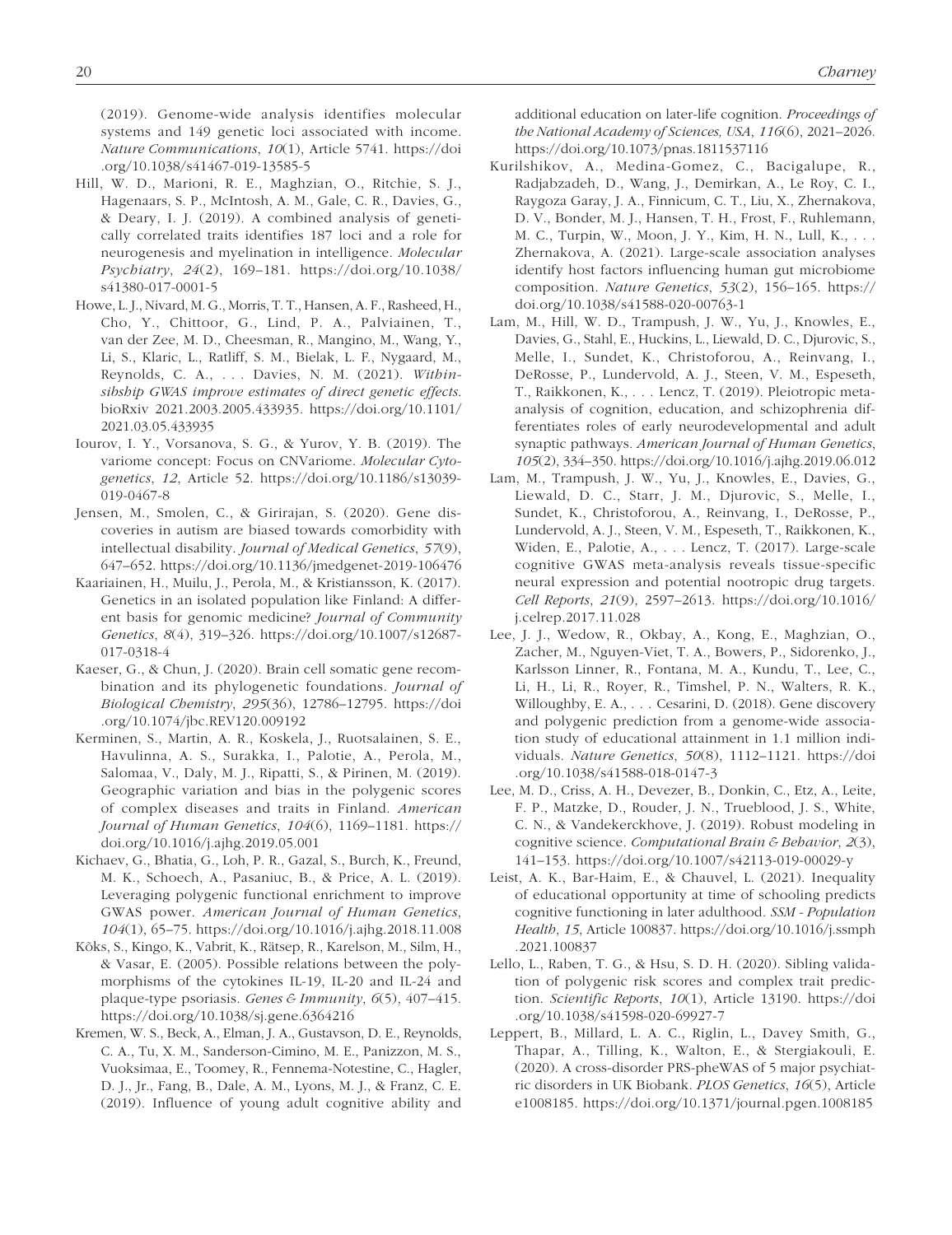- Leslie, S., Winney, B., Hellenthal, G., Davison, D., Boumertit, A., Day, T., Hutnik, K., Royrvik, E. C., Cunliffe, B., Wellcome Trust Case Control, C., International Multiple Sclerosis Genetics, C.,Lawson, D. J., Falush, D., Freeman, C., Pirinen, M., Myers, S., Robinson, M., Donnelly, P., & Bodmer, W. (2015). The fine-scale genetic structure of the British population. *Nature*, *519*(7543), 309–314. [https://](https://doi.org/10.1038/nature14230) [doi.org/10.1038/nature14230](https://doi.org/10.1038/nature14230)
- Lever, J., Krzywinski, M., & Altman, N. (2016). Model selection and overfitting. *Nature Methods*, *13*(9), 703–704. [https://](https://doi.org/10.1038/nmeth.3968) [doi.org/10.1038/nmeth.3968](https://doi.org/10.1038/nmeth.3968)
- Ligthart, S., Vaez, A., Vosa, U., Stathopoulou, M. G., de Vries, P. S., Prins, B. P., Van der Most, P. J., Tanaka, T., Naderi, E., Rose, L. M., Wu, Y., Karlsson, R., Barbalic, M., Lin, H., Pool, R., Zhu, G., Mace, A., Sidore, C., Trompet, S., . . . Alizadeh, B. Z. (2018). Genome analyses of >200,000 individuals identify 58 loci for chronic inflammation and highlight pathways that link inflammation and complex disorders. *American Journal of Human Genetics*, *103*(5), 691–706. <https://doi.org/10.1016/j.ajhg.2018.09.009>
- Linck, E., & Battey, C. J. (2019). Minor allele frequency thresholds strongly affect population structure inference with genomic data sets. *Molecular Ecology Resources*, *19*(3), 639–647. <https://doi.org/10.1111/1755-0998.12995>
- Lu, J., & Claud, E. C. (2019). Connection between gut microbiome and brain development in preterm infants. *Developmental Psychobiology*, *61*(5), 739–751. [https://doi](https://doi.org/10.1002/dev.21806) [.org/10.1002/dev.21806](https://doi.org/10.1002/dev.21806)
- Maier, R. M., Visscher, P. M., Robinson, M. R., & Wray, N. R. (2018). Embracing polygenicity: A review of methods and tools for psychiatric genetics research. *Psychological Medicine*, *48*(7), 1055–1067. [https://doi.org/10.1017/](https://doi.org/10.1017/S0033291717002318) [S0033291717002318](https://doi.org/10.1017/S0033291717002318)
- Marchini, J., & Howie, B. (2010). Genotype imputation for genome-wide association studies. *Nature Reviews Genetics*, *11*(7), 499–511.<https://doi.org/10.1038/nrg2796>
- Martin, A. R., Daly, M. J., Robinson, E. B., Hyman, S. E., & Neale, B. M. (2019). Predicting polygenic risk of psychiatric disorders. *Biological Psychiatry*, *86*(2), 97–109. [https://](https://doi.org/10.1016/j.biopsych.2018.12.015) [doi.org/10.1016/j.biopsych.2018.12.015](https://doi.org/10.1016/j.biopsych.2018.12.015)
- Martin, C. R., Osadchiy, V., Kalani, A., & Mayer, E. A. (2018). The brain-gut-microbiome axis. *Cellular and Molecular Gastroenterology and Hepatology*, *6*(2), 133–148. [https://](https://doi.org/10.1016/j.jcmgh.2018.04.003) [doi.org/10.1016/j.jcmgh.2018.04.003](https://doi.org/10.1016/j.jcmgh.2018.04.003)
- Mazzi, S., Lordier, L., Debili, N., Raslova, H., & Vainchenker, W. (2018). Megakaryocyte and polyploidization. *Experimental Hematology*, *57*, 1–13. [https://doi.org/10.1016/](https://doi.org/10.1016/j.exphem.2017.10.001) [j.exphem.2017.10.001](https://doi.org/10.1016/j.exphem.2017.10.001)
- McEvoy, B. P., & Visscher, P. M. (2009). Genetics of human height. *Economics & Human Biology*, *7*(3), 294–306. <https://doi.org/10.1016/j.ehb.2009.09.005>
- Melton, P. (2012). Mennonite migrations: Genetic and demographic consequences. In M. H. Crawford (Ed.), *Causes and consequences of human migration: An evolutionary perspective* (pp. 299–316). Cambridge University Press.
- Mersha, T. B., Ding, L., He, H., Alexander, E. S., Zhang, X., Kurowski, B. G., Pilipenko, V., Kottyan, L., Martin, L. J., & Fardo, D. W. (2015). Impact of population stratification

on family-based association in an admixed population. *International Journal of Genomics*, *2015*, Article 501617. <https://doi.org/10.1155/2015/501617>

- Mertens, G., & Krypotos, A. M. (2019). Preregistration of analyses of preexisting data. *Psychologica Belgica*, *59*(1), 338–352. <https://doi.org/10.5334/pb.493>
- Miton, C. M., Buda, K., & Tokuriki, N. (2021). Epistasis and intramolecular networks in protein evolution. *Current Opinion in Structural Biology*, *69*, 160–168. [https://doi](https://doi.org/10.1016/j.sbi.2021.04.007) [.org/10.1016/j.sbi.2021.04.007](https://doi.org/10.1016/j.sbi.2021.04.007)
- Morris, T. T., Davies, N. M., & Davey Smith, G. (2020). Can education be personalised using pupils' genetic data? *eLife*, *2020*(9), Article e49962. [https://doi.org/10.7554/](https://doi.org/10.7554/eLife.49962) [eLife.49962](https://doi.org/10.7554/eLife.49962)
- Mostafavi, H., Harpak, A., Agarwal, I., Conley, D., Pritchard, J. K., & Przeworski, M. (2020). Variable prediction accuracy of polygenic scores within an ancestry group. *eLife*, *2020*(9), Article e48376. [https://doi.org/10.7554/eLife](https://doi.org/10.7554/eLife.48376) [.48376](https://doi.org/10.7554/eLife.48376)
- Muller-Spahn, F. (2008). Individualized preventive psychiatry: Syndrome and vulnerability diagnostics. *European Archives of Psychiatry and Clinical Neuroscience*, *258*, 92–97. <https://doi.org/10.1007/s00406-008-5020-4>
- Negi, S. K., & Guda, C. (2017). Global gene expression profiling of healthy human brain and its application in studying neurological disorders. *Scientific Reports*, *7*(1), Article 897.<https://doi.org/10.1038/s41598-017-00952-9>
- Nelson, D., Kelleher, J., Ragsdale, A. P., Moreau, C., McVean, G., & Gravel, S. (2020). Accounting for long-range correlations in genome-wide simulations of large cohorts. *PLOS Genetics*, *16*(5), Article e1008619. [https://doi.org/10.1371/](https://doi.org/10.1371/journal.pgen.1008619) [journal.pgen.1008619](https://doi.org/10.1371/journal.pgen.1008619)
- Ohi, K., Sumiyoshi, C., Fujino, H., Yasuda, Y., Yamamori, H., Fujimoto, M., Shiino, T., Sumiyoshi, T., & Hashimoto, R. (2018). genetic overlap between general cognitive function and schizophrenia: A review of cognitive GWASs. *International Journal of Molecular Science*, *19*(12), Article 3822. <https://doi.org/10.3390/ijms19123822>
- Okbay, A., Beauchamp, J. P., Fontana, M. A., Lee, J. J., Pers, T. H., Rietveld, C. A., Turley, P., Chen, G. B., Emilsson, V., Meddens, S. F., Oskarsson, S., Pickrell, J. K., Thom, K., Timshel, P., de Vlaming, R., Abdellaoui, A., Ahluwalia, T. S., Bacelis, J., Baumbach, C., . . . Benjamin, D. J. (2016). Genome-wide association study identifies 74 loci associated with educational attainment. *Nature*, *533*(7604), 539–542. <https://doi.org/10.1038/nature17671>
- Park, L. (2019). Population-specific long-range linkage disequilibrium in the human genome and its influence on identifying common disease variants. *Scientific Reports*, *9*(1), Article 11380. [https://doi.org/10.1038/s41598-019-](https://doi.org/10.1038/s41598-019-47832-y) [47832-y](https://doi.org/10.1038/s41598-019-47832-y)
- Petrovic, J., Pesic, V., & Lauschke, V. M. (2020). Frequencies of clinically important CYP2C19 and CYP2D6 alleles are graded across Europe. *European Journal of Human Genetics*, *28*(1), 88–94. [https://doi.org/10.1038/s41431-](https://doi.org/10.1038/s41431-019-0480-8) [019-0480-8](https://doi.org/10.1038/s41431-019-0480-8)
- Piffer, D. (2019). Evidence for recent polygenic selection on educational attainment and intelligence inferred from GWAS hits: A replication of previous findings using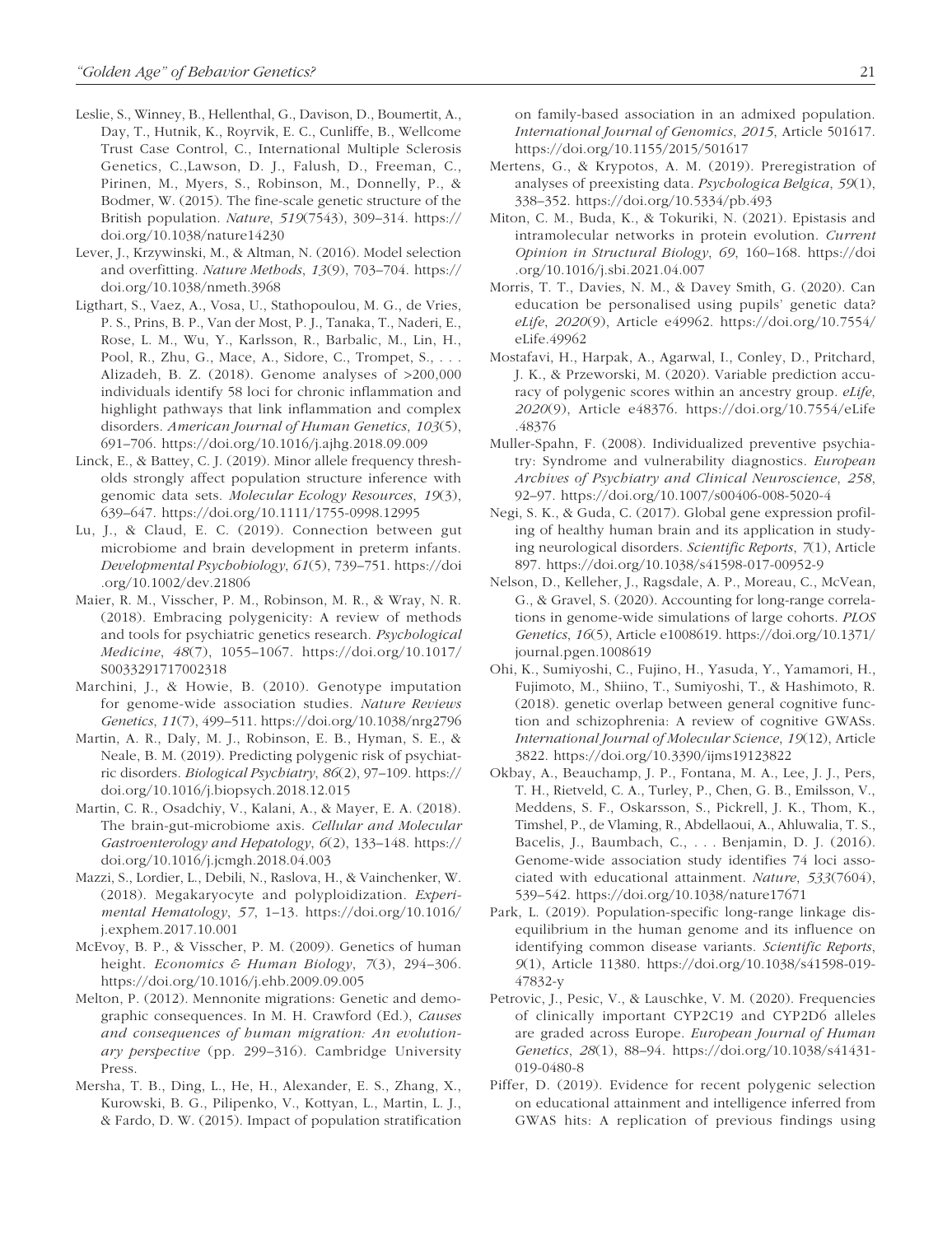recent data. *Psych*, *1*(1), 55–75. [https://doi.org/10.3390/](https://doi.org/10.3390/psych1010005) [psych1010005](https://doi.org/10.3390/psych1010005)

- Plomin, R., & von Stumm, S. (2018). The new genetics of intelligence. *Nature Reviews Genetics*, *19*(3), 148–159. [https://](https://doi.org/10.1038/nrg.2017.104) [doi.org/10.1038/nrg.2017.104](https://doi.org/10.1038/nrg.2017.104)
- Pouget, J. G., Schizophrenia Working Group of the Psychiatric Genomics, C.,Han, B., Wu, Y., Mignot, E., Ollila, H. M., Barker, J., Spain, S., Dand, N., Trembath, R., Martin, J., Mayes, M. D., Bossini-Castillo, L., Lopez-Isac, E., Jin, Y., Santorico, S. A., Spritz, R. A., Hakonarson, H., Polychronakos, C., . . . Knight, J. (2019). Cross-disorder analysis of schizophrenia and 19 immune-mediated diseases identifies shared genetic risk. *Human Molecular Genetics*, *28*(20), 3498–3513. [https://doi.org/10.1093/](https://doi.org/10.1093/hmg/ddz145) [hmg/ddz145](https://doi.org/10.1093/hmg/ddz145)
- Prive, F., Vilhjalmsson, B. J., Aschard, H., & Blum, M. G. B. (2019). Making the most of clumping and thresholding for polygenic scores. *American Journal of Human Genetics*, *105*(6), 1213–1221. [https://doi.org/10.1016/](https://doi.org/10.1016/j.ajhg.2019.11.001) [j.ajhg.2019.11.001](https://doi.org/10.1016/j.ajhg.2019.11.001)
- Racimo, F., Berg, J. J., & Pickrell, J. K. (2018). Detecting polygenic adaptation in admixture graphs. *Genetics*, *208*(4), 1565–1584. <https://doi.org/10.1534/genetics.117.300489>
- Reddy, G., & Desai, M. M. (2021). Global epistasis emerges from a generic model of a complex trait. *eLife*, *2021*(10), Article e64740. <https://doi.org/10.7554/eLife.64740>
- Rietveld, C. A., Esko, T., Davies, G., Pers, T. H., Turley, P., Benyamin, B., Chabris, C. F., Emilsson, V., Johnson, A. D., Lee, J. J., de Leeuw, C., Marioni, R. E., Medland, S. E., Miller, M. B., Rostapshova, O., van der Lee, S. J., Vinkhuyzen, A. A., Amin, N., Conley, D., . . . Koellinger, P. D. (2014). Common genetic variants associated with cognitive performance identified using the proxy-phenotype method. *Proceedings of the National Academy of Sciences, USA*, *111*(38), 13790–13794. [https://doi.org/](https://doi.org/10.1073/pnas.1404623111) [10.1073/pnas.1404623111](https://doi.org/10.1073/pnas.1404623111)
- Robinson, M. R., Hemani, G., Medina-Gomez, C., Mezzavilla, M., Esko, T., Shakhbazov, K., Powell, J. E., Vinkhuyzen, A., Berndt, S. I., Gustafsson, S., Justice, A. E., Kahali, B., Locke, A. E., Pers, T. H., Vedantam, S., Wood, A. R., van Rheenen, W., Andreassen, O. A., Gasparini, P., . . . Visscher, P. M. (2015). Population genetic differentiation of height and body mass index across Europe. *Nature Genetics*, *47*(11), 1357–1362. [https://doi.org/10.1038/](https://doi.org/10.1038/ng.3401) [ng.3401](https://doi.org/10.1038/ng.3401)
- Roelfs, D., Alnaes, D., Frei, O., van der Meer, D., Smeland, O. B., Andreassen, O. A., Westlye, L. T., & Kaufmann, T. (2021). Phenotypically independent profiles relevant to mental health are genetically correlated. *Translational Psychiatry*, *11*(1), Article 202. [https://doi.org/10.1038/](https://doi.org/10.1038/s41398-021-01313-x) [s41398-021-01313-x](https://doi.org/10.1038/s41398-021-01313-x)
- Sabol, S. Z., Hu, S., & Hamer, D. (1998). A functional polymorphism in the monoamine oxidase A gene promoter. *Human Genetics*, *103*(3), 273–279.
- Savage, J. E., Jansen, P. R., Stringer, S., Watanabe, K., Bryois, J., de Leeuw, C. A., Nagel, M., Awasthi, S., Barr, P. B., Coleman, J. R. I., Grasby, K. L., Hammerschlag, A. R., Kaminski, J. A., Karlsson, R., Krapohl, E., Lam, M., Nygaard, M., Reynolds, C. A., Trampush, J. W., . . .

Posthuma, D. (2018). Genome-wide association metaanalysis in 269,867 individuals identifies new genetic and functional links to intelligence. *Nature Genetics*, *50*(7), 912–919. <https://doi.org/10.1038/s41588-018-0152-6>

- Savulescu, J. (2014). The nature of the moral obligation to choose the best children. In A. Akabayashi (Ed.), *The future of bioethics* (pp. 170–182). Oxford University Press.
- Selzam, S., Ritchie, S. J., Pingault, J. B., Reynolds, C. A., O'Reilly, P. F., & Plomin, R. (2019). Comparing withinand between-family polygenic score prediction. *American Journal of Human Genetics*, *105*(2), 351–363. [https://doi](https://doi.org/10.1016/j.ajhg.2019.06.006) [.org/10.1016/j.ajhg.2019.06.006](https://doi.org/10.1016/j.ajhg.2019.06.006)
- Shanahan, M. J., Vaisey, S., Erickson, L. D., & Smolen, A. (2008). Environmental contingencies and genetic propensities: Social capital, educational continuation, and dopamine receptor gene DRD2. *American Journal of Sociology*, *114*, S260–S286. <https://doi.org/10.1086/592204>
- Simmons, J. P., Nelson, L. D., & Simonsohn, U. (2011). False-positive psychology: Undisclosed flexibility in data collection and analysis allows presenting anything as significant. *Psychological Science*, *22*(11), 1359–1366. <https://doi.org/10.1177/0956797611417632>
- Sohail, M., Maier, R. M., Ganna, A., Bloemendal, A., Martin, A. R., Turchin, M. C., Chiang, C. W., Hirschhorn, J., Daly, M. J., Patterson, N., Neale, B., Mathieson, I., Reich, D., & Sunyaev, S. R. (2019). Polygenic adaptation on height is overestimated due to uncorrected stratification in genome-wide association studies. *eLife*, *2019*(8), Article 39702. <https://doi.org/10.7554/eLife.39702>
- Thornton, T., Tang, H., Hoffmann, T. J., Ochs-Balcom, H. M., Caan, B. J., & Risch, N. (2012). Estimating kinship in admixed populations. *American Journal of Human Genetics*, *91*(1), 122–138. [https://doi.org/10.1016/j.ajhg](https://doi.org/10.1016/j.ajhg.2012.05.024) [.2012.05.024](https://doi.org/10.1016/j.ajhg.2012.05.024)
- Toft, G., Liu, C., Menon, J., Schendel, D., Loss, G., & Ehrenstein, V. (2021). Assessment of educational attainment and employment among individuals with autism spectrum disorder in Denmark. *JAMA Pediatrics*, *175*(6), 601–608. [https://](https://doi.org/10.1001/jamapediatrics.2021.0124) [doi.org/10.1001/jamapediatrics.2021.0124](https://doi.org/10.1001/jamapediatrics.2021.0124)
- Trejo, S., & Domingue, B. W. (2018). Genetic nature or genetic nurture? Introducing social genetic parameters to quantify bias in polygenic score analyses. *Biodemography and Social Biology*, *64*(3-4), 187–215. [https://doi.org/10.1080/](https://doi.org/10.1080/19485565.2019.1681257) [19485565.2019.1681257](https://doi.org/10.1080/19485565.2019.1681257)
- Turchin, M. C., Chiang, C. W., Palmer, C. D., Sankararaman, S., Reich, D., Genetic Investigation of, A. T. C., & Hirschhorn, J. N. (2012). Evidence of widespread selection on standing variation in Europe at height-associated SNPs. *Nature Genetics*, *44*(9), 1015–1019.<https://doi.org/10.1038/ng.2368>
- Turkheimer, E. (2000). Three laws of behavior genetics and what they mean. *Current Directions in Psychological Science*, *9*(5), 160–164. [https://doi.org/10.1111/1467-](https://doi.org/10.1111/1467-8721.00084) [8721.00084](https://doi.org/10.1111/1467-8721.00084)
- Turkheimer, E. (2016). Weak genetic explanation 20 years later: Reply to Plomin et al. (2016). *Perspectives on Psychological Science*, *11*(1), 24–28. [https://doi.org/10.1177/174569](https://doi.org/10.1177/1745691615617442) [1615617442](https://doi.org/10.1177/1745691615617442)
- Valge, M., Meitern, R., & Horak, P. (2019). Morphometric traits predict educational attainment independently of